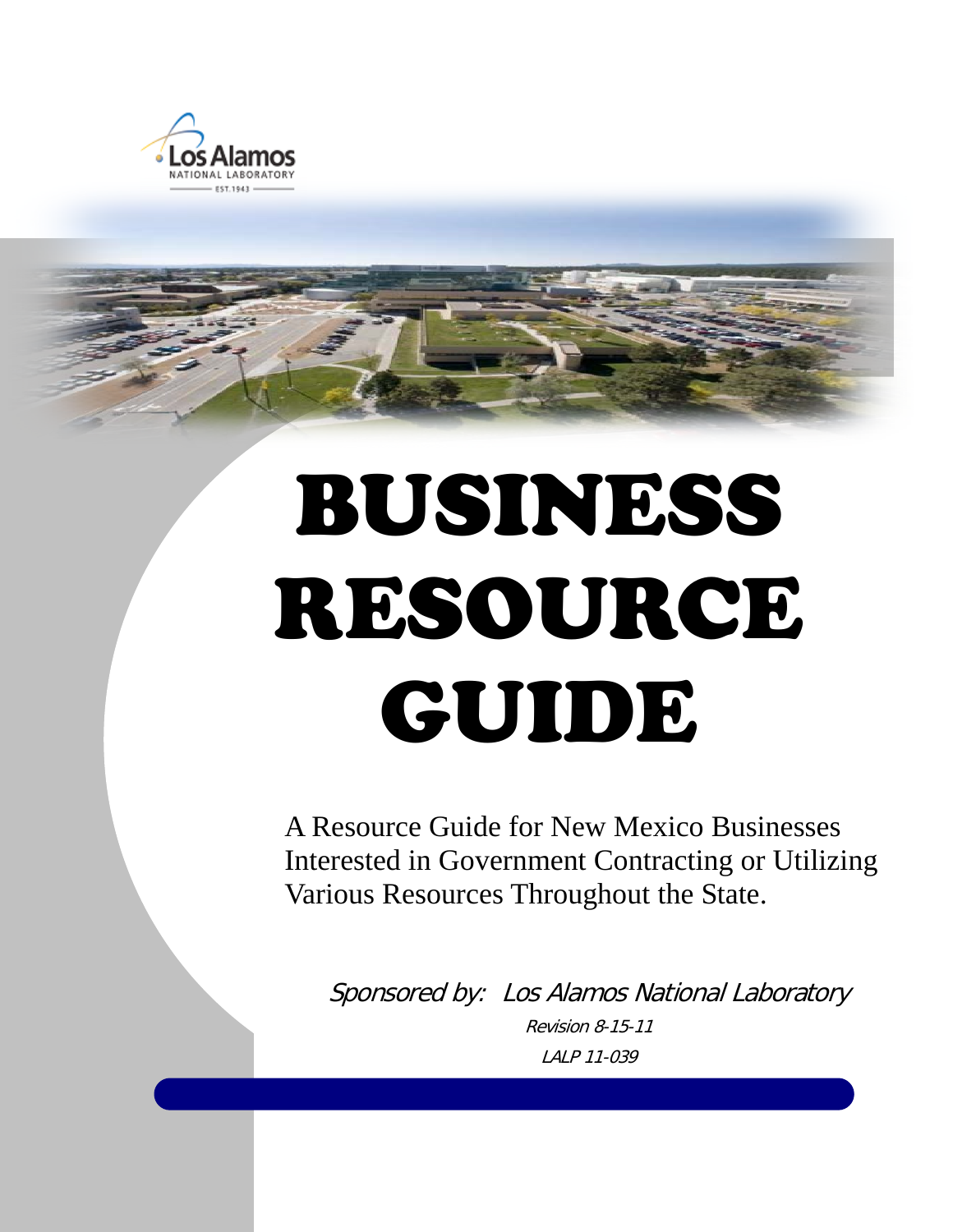

### INTRODUCTION .. . . . . . . . . . ii

#### Section 1: Government Contracting . . . 1-13

A. General Small Business Support Organizations . . . . . . . . . . . . . . . .1-4 Small Business Administration Office of Small & Disadvantaged Business Utilization Minority Business Development Centers Small Business Development Centers Procurement Technical Assistance Centers Economic Development Organizations National Minority Supplier Development Council Chambers of Commerce

#### B. Small Business Programs . . . . . . . . . . 5-7

Small Disadvantaged Business SDB Programs Specifically for Native American Firms Women-Owned Small Business Veteran-Owned Small Business Service-Disabled Veteran-Owned Small **Business** 8(a) Business Historically Underutilized Business Zones

#### C. Procurement Organizations . . . . . . . . 8-10

DOE, NNSA, LANL, SNL US Air Force / Kirtland Air Force Base US Army US Navy US Army Corp of Engineers **NASA** General Services Administration Department of the Interior Federal Acquisition Jumpstation State of New Mexico City of Albuquerque University of New Mexico

- D. Additional Assistance for
	- Small Business . . . . . . . . . . . . . . . . . . .11 Small Business Innovative Research Mentor Protégé Programs

### E. Government Regulations/

 Requirements . . . . . . . . . . . . . . . . 12-13 Federal Acquisition Regulation North American Classification System Central Contract Registration Types of Government Contracts Purchase Cards Contract Administration Glossary / Dictionary of Acronyms

#### SECTION 2: BUSINESS RESOURCES . . . 14-28

- A. General Business Assistance . . . . 14-15
- B. Financial Resources . . . . . . . . . . . . 16-20 Venture Capital Funding Small Business Loan Providers Other Assistance to Offset Business Cost Tax Relief Assistance for Minority Businesses
- C. Marketing Assistance . . . . . . . . . . . . .21
- D. Training and Education . . . . . . ……. .22
- E. Government Resources . . . . . . . . 23 Procurement Assistance Involvement in the Political Process
- F. Technical Assistance . . . . . . . . . . . . . 24
- G. Economic Development Organizations . 25
- H. Native American Assistance . . . . . . 26-28 SDB Programs Specifically for Native American Firms Pueblo Governors and Tribal Officials – 2006

#### SECTION 3: APPENDICES .................

A. Additional Business Resource Guides .. I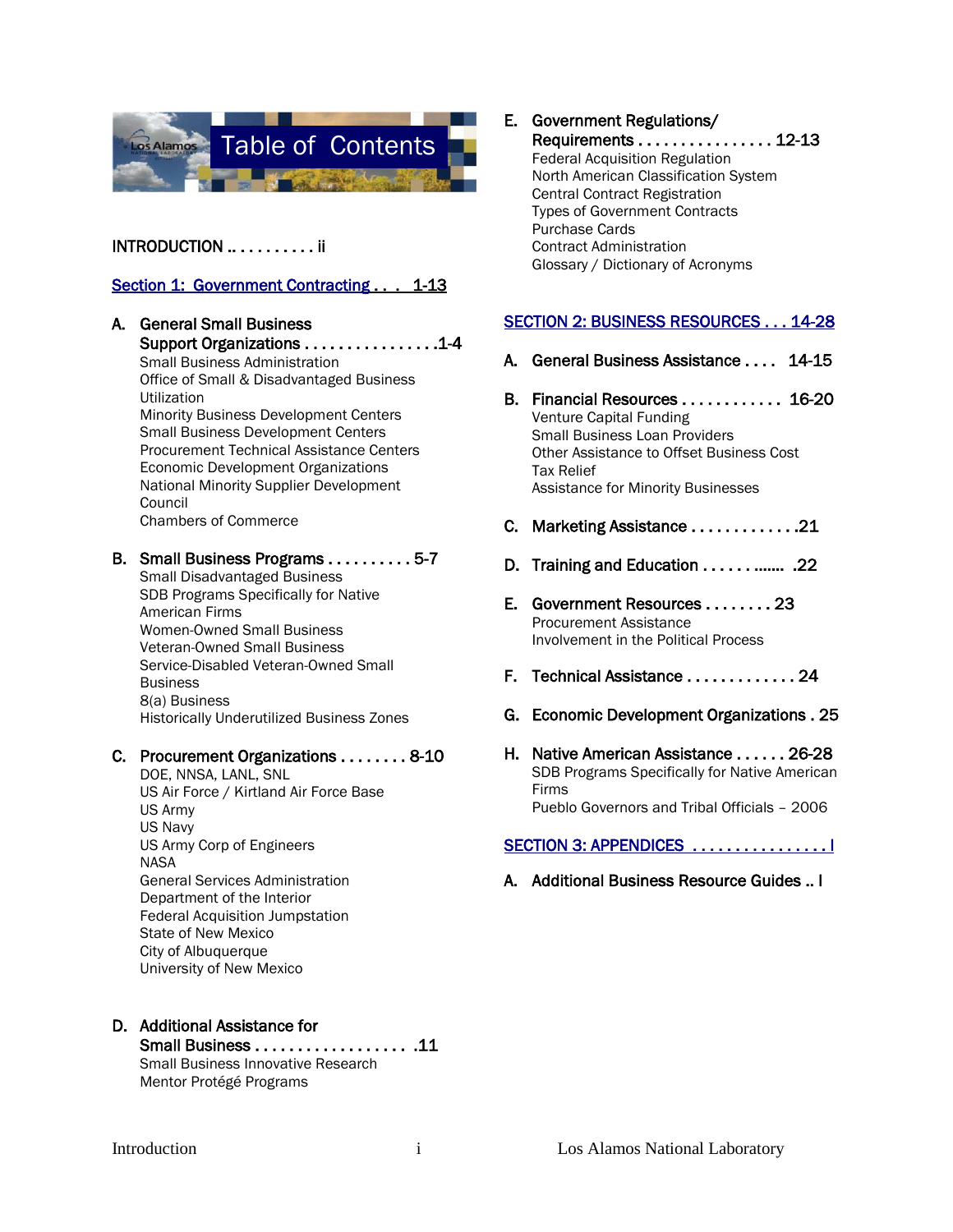# INTRODUCTION

Los Alamos National Laboratory (LANL) is dedicated to assisting small businesses throughout the state of New Mexico. Through this dedication, the Laboratory has provided the resources needed to compile a comprehensive resource guide for small businesses throughout the state.

This guide is intended for New Mexico businesses interested in either receiving government contracts or utilizing resources throughout the state with the intent of building capacity and capabilities. The resource guide is divided into two major sections, Government Contracting and Business Resources.

Doing business with the government and government prime contractors is often more complicated than doing business in the commercial world. There are compensating benefits, particularly in New Mexico where most business opportunities are government related. In addition, there is a wealth of information as well as resources to provide assistance in doing business with the government. In this Resource Guide, we use the term "Government Contracts" to include both direct government procurements and prime contractor procurements, since they have very similar requirements.

The business resources section provides a variety of businesses resources for small businesses throughout New Mexico. The wide variety of resources in this guide should help all businesses who are looking for assistance within subtopic areas, i.e. finance or marketing. If you are interested in obtaining assistance in a specific area, you can just go to the section that most closely matches your needs. The following information is listed under each resource: name, brief description, contact information, and website (if specific information is not available it will not be listed).

It is important to understand that this resource guide is a work-in-progress. If you would like to provide comments or feel your organization should be listed in this resource guide please email **[business@lanl.gov](mailto:business@lanl.gov)** or call (505) 667-4419. Only organizations who meet predetermined criteria will be considered.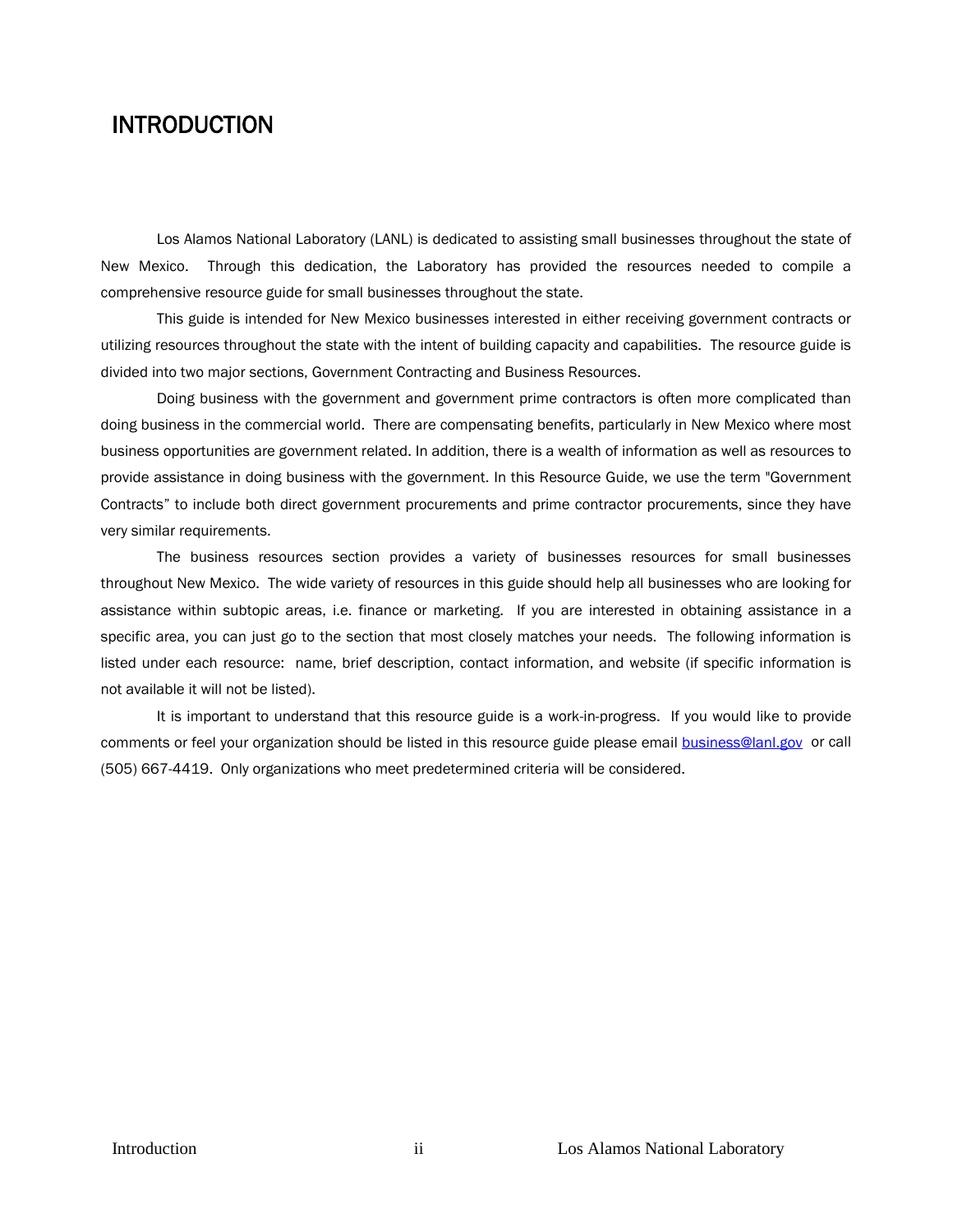# SECTION 1: GOVERNMENT CONTRACTING

While doing business with the government and government prime contractors is often more complicated than doing business in the commercial world, there are compensating benefits, particularly in New Mexico where most business opportunities are government related. In addition, there is a wealth of information as well as sources to provide assistance in connection with doing business with the government. In this Resource Guide, we use the term, "Government Contracts" to include both direct government procurements and prime contractor procurements, since they have very similar requirements.

This section of the Resource Guide will also make liberal use of embedded internet websites (hotlinks) that allow users to access the specific information relevant to their circumstances, without having to search through all the written material. The hotlinks approach also results in providing you with the most up to date information and eliminates the necessity for printing and keeping track of paper updates.

This Guide is loosely organized around the process you would follow in pursuing government business, so you can just go to the section that you have need for information/assistance in, depending on your degree of experience in doing business with government agencies. In addition, in many cases, the government sources listed here will also contain information that is beneficial to Small Businesses (SBs) in other areas besides government contracting.

# A: GENERAL SMALL BUSINESS (SB) SUPPORT ORGANIZATIONS

Who buys what you are selling? There are a number of organizations that can help you answer that question and in many instances, provide you additional tips to maximize your chances of success. Most are provided by federal government agencies, but there are also many excellent private companies who can help address that question. We have listed below some of the major government-related sources; most sites also list the SB contact points and in some cases, buyer and commodity listings also. A very good starting point is [http://www.sba.gov/category/navigation-structure/contracting/working-with-government.T](http://www.sba.gov/category/navigation-structure/contracting/working-with-government)his site is the official business link to the U.S. Government. In addition to the information on the website, there are several links to many other government websites. Helpful sections within this website can be found below.

### Helpful Government Sections on Government Contracting

- Section: Getting Started contains a number of excellent information resources <http://www.sba.gov/category/navigation-structure/contracting/getting-started>
- Section: Working With the Government contains information on certifications, contracting support, contracting rule book, and much more. <http://www.sba.gov/category/navigation-structure/contracting/working-with-government>
- Section: Contracting Opportunities Lists some very good information in the area of government procurements <http://www.sba.gov/category/navigation-structure/contracting/contracting-opportunities>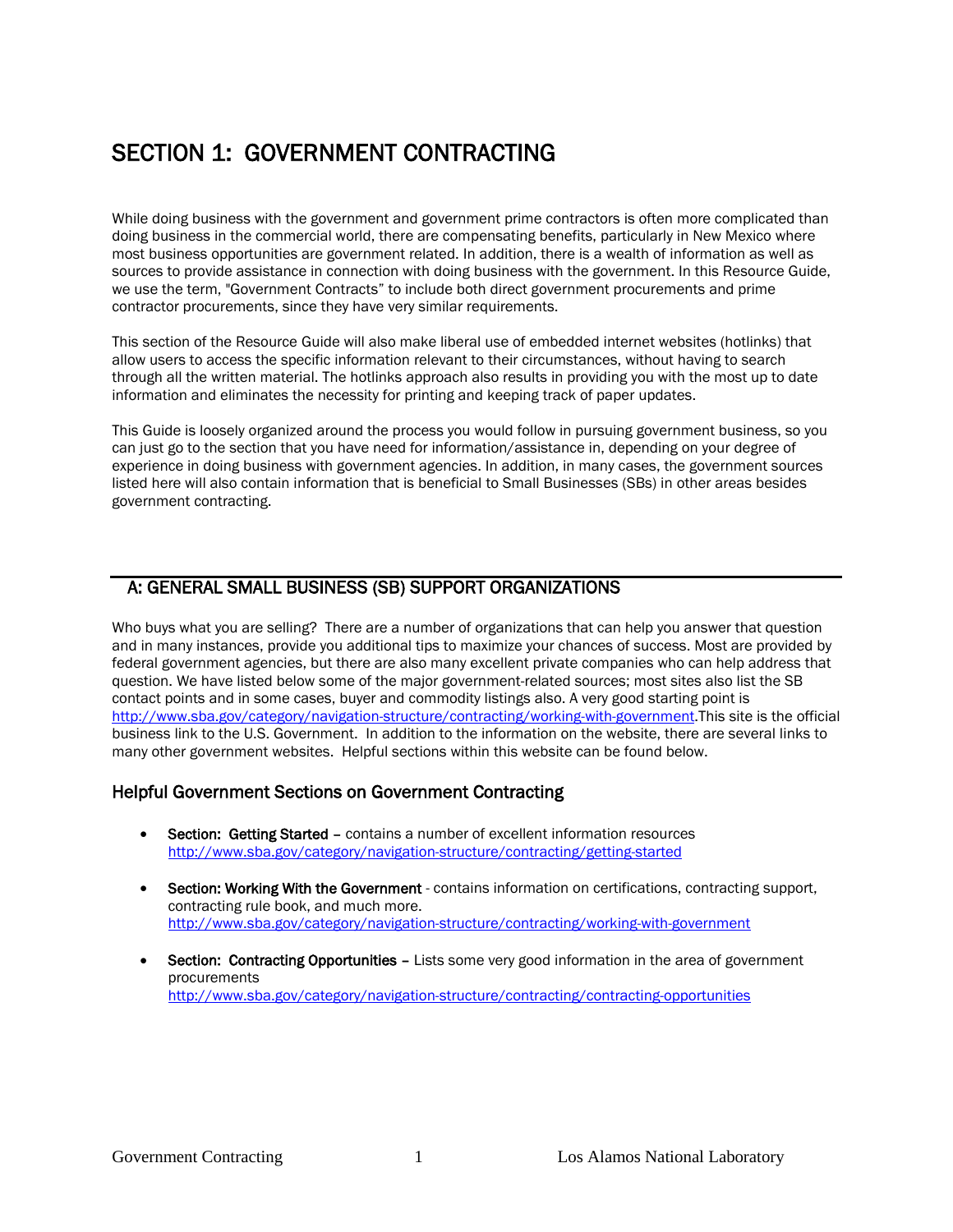### A-1.

The Small Business Administration (SBA) is the agency charged with helping small businesses (SBs) and has a wealth of information, not only in the area of government contracting, but also in more infrastructure related areas about issues connected with the business per se. Below are helpful websites offered by the SBA.

#### SBA Websites

- The entry point for SBA provides information on SBA opportunities <http://www.sba.gov/>
- Starting and Managing a Business provides basic information on the starting and management of a business <http://www.sba.gov/category/navigation-structure/starting-managing-business>
- Loans and Grants provides information on loan and grant programs available to small businesses. <http://www.sba.gov/category/navigation-structure/loans-grants>
- Contracting provides information about working with the government. <http://www.sba.gov/category/navigation-structure/contracting>
- Counseling and Training provides information on training opportunities and counseling opportunities for small businesses. <http://www.sba.gov/category/navigation-structure/counseling-training>
- The SBA Small Business profile of New Mexico <http://www.sba.gov/sites/default/files/files/nm10.pdf>

#### A-2.

- The Federal Government Office of Small and Disadvantaged Business Utilization (OSDBU) is charted to help small businesses receive government prime contracts and subcontracts. OSDBU has offices nationwide. <http://www.osdbu.gov/>
- The following website lists contact information for each Federal OSDBU Office <http://www.osdbu.gov/members.html>

#### A-3.

- The Minority Business Development Agency (MBDA) is chartered to assist minority businesses, as the agency promotes the growth of businesses owned by ethnic minorities. <http://www.mbda.gov/>
- NEDA Business Consultants, Inc is New Mexico's Statewide Minority Business Development Center funded by the Minority Business Development Agency (MBDA) of the U.S. Department of Commerce. With offices in Albuquerque, NM, and El Paso, TX, NEDA provides a wide range of services and is available to assist small and minority business owners in achieving their full potential. <http://www.nedainc.net/>

#### A-4.

- New Mexico has 20 Small Business Development Centers. NMSBDC is a partnership of the US Small Business Administration, the state of New Mexico, the New Mexico Association of Community Colleges, and the private sector. They provide free assistance in the following areas:
	- Business planning, marketing, and financing
	- International trade—import and export
	- Women and minority-owned business programs
	- Veterans' information programs. <http://www.nmsbdc.org/>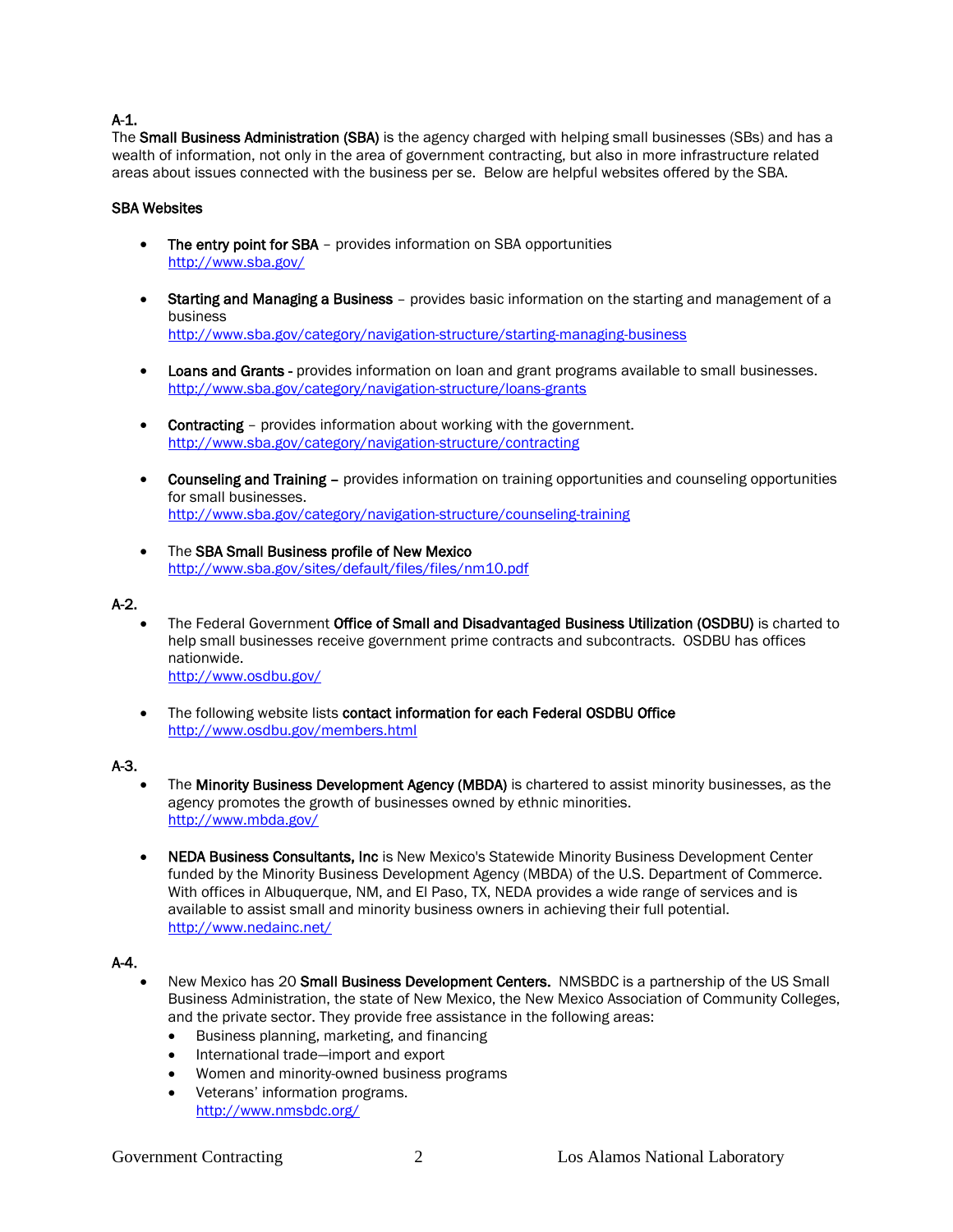- Procurement Technical Assistance Centers (PTAC) are national resources, comprised of procurement professionals who provide assistance to SBs. Local offices are distributed across the country. <http://www.aptac-us.org/new/>
- Listing of New Mexico Procurement Assistance Centers [http://www.aptac-us.org/new/Govt\\_Contracting/find.php?what=search&State=NM](http://www.aptac-us.org/new/Govt_Contracting/find.php?what=search&State=NM)
- PTAC's website- describes the range of services they can provide to small businesses. Most services are provided free of charge [http://www.aptac-us.org/new/Govt\\_Contracting/index.php](http://www.aptac-us.org/new/Govt_Contracting/index.php)

### A-5.

There are numerous local economic development organizations, business incubators, SB associations, etc., that provide a wide range of assistance to small businesses. Assistance provided includes: counseling, classes, space, etc. All are resources that should be considered by SBs. Local SB resources are listed below

### Local SB Resources

- Regional Development Corp.<br><http://www.rdcnm.org/>
- Santa Fe Alliance. <http://santafealliance.com/>
- Los Alamos Commerce and Development Corp. <http://www.losalamos.org/lacdc/>
- Santa Fe Business Incubator <http://www.sfbi.net/>
- Taos Business Alliance 108 Kit Carson Rd Ste H Taos, NM 87571 575-758-2103
- Albuquerque Economic Development Inc. <http://www.abq.org/>
- The Metro NM Development Alliance <http://www.nmsitesearch.com/>
- University of New Mexico Small Business Institute (Offers free business consulting) <http://nmnow.mgt.unm.edu/sbi/>
- Northern New Mexico Supplier Alliance <http://www.nnmsa.org/>
- The National Minority Supplier Development Council (NMSDC) is a national organization that links major corporations and minority businesses. <http://www.nmsdc.org/nmsdc/#.TkFT9IKuHj0>
- Links to their regional councils: [http://www.nmsdcus.org/locations/regional\\_councils.html](http://www.nmsdcus.org/locations/regional_councils.html)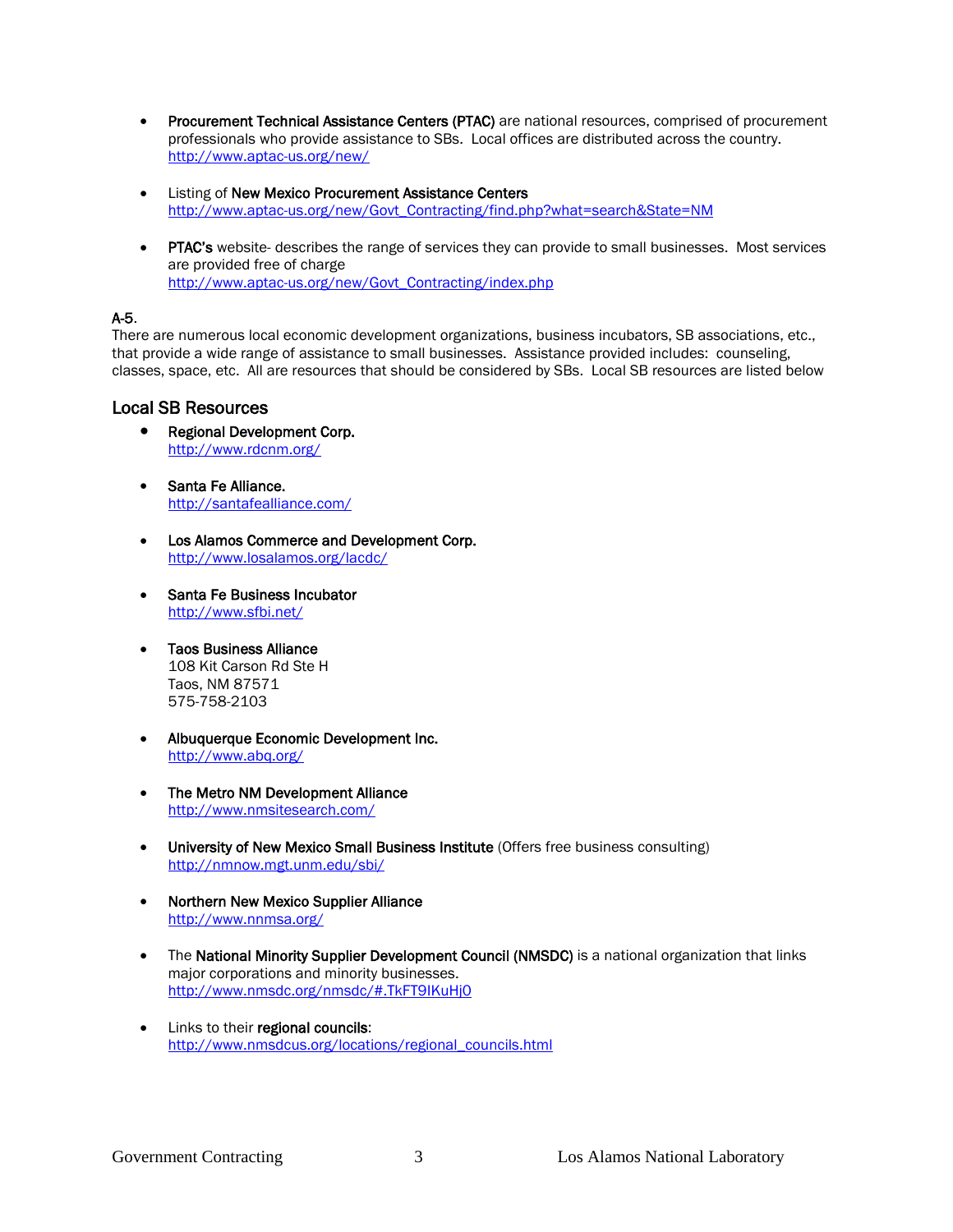A-6. Chambers of Commerce are listed below.

> • U. S. Chamber of Commerce <http://www.uschamber.com/>

#### Local Chamber of Commerce's

- Greater Albuquerque Chamber of Commerce <http://abqchamber.com/>
- Albuquerque Hispano Chamber of Commerce <http://www.ahcnm.org/>
- Espanola Valley Chamber of Commerce <http://espanolanmchamber.com/about.html>
- Los Alamos Chamber of Commerce <http://www.losalamoschamber.com/>
- Rio Rancho Chamber of Commerce <http://www.rrchamber.org/>
- Santa Fe Chamber of Commerce <http://www.santafechamber.com/>
- Taos Chamber of Commerce <http://www.taoschamber.com/>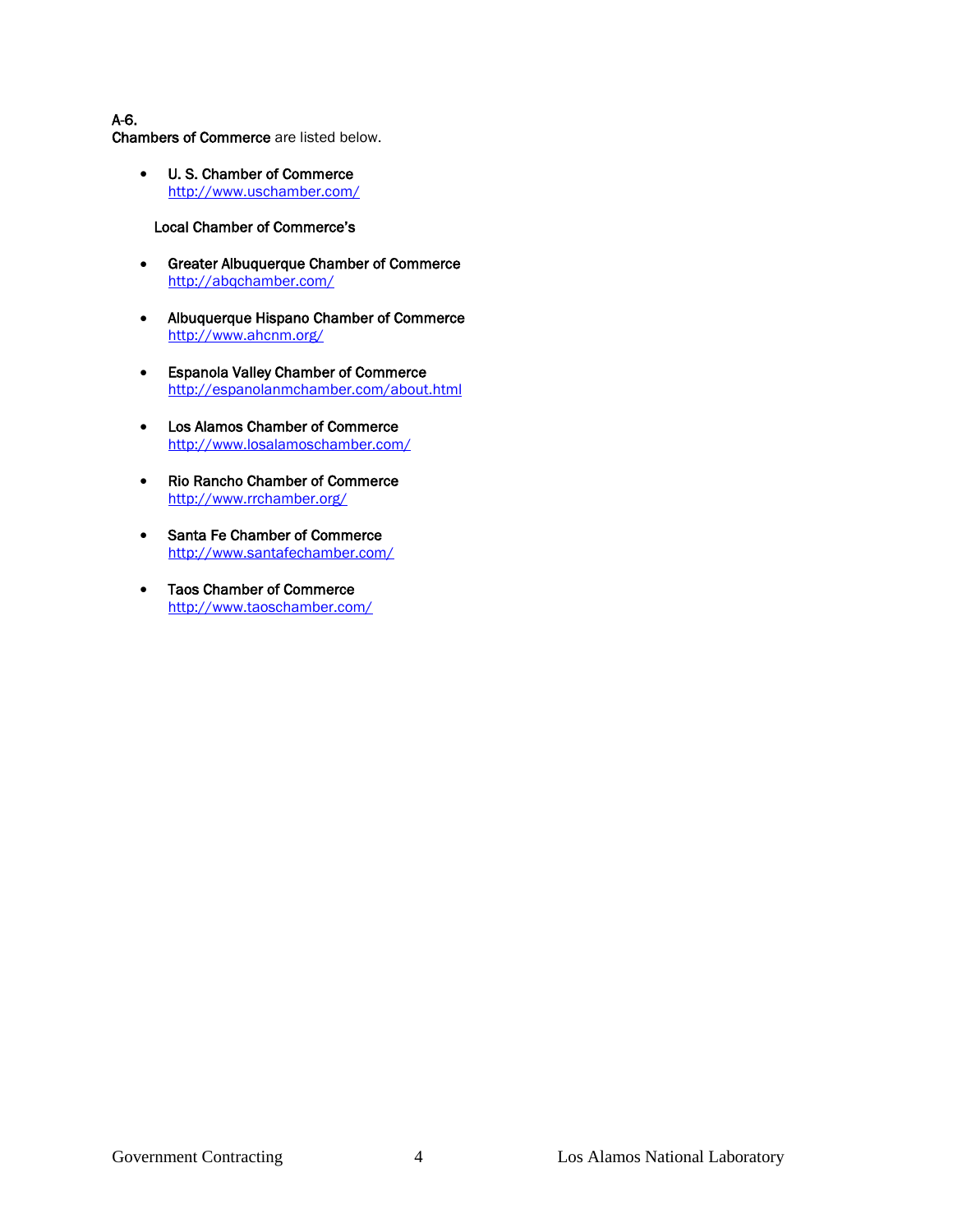# B: SMALL BUSINESS PROGRAMS

Federal government agencies and many major government contractors have established goals for awarding contracts to small business owners. To meet these goals, the government has established small business programs. Some of these programs also feature "set-asides", under which certain contracts are reserved for competition among small businesses certified by the US Small Business Administration within SBA's definitions of small, minority-owned, women-owned, HUBZone, veteran-owned, and service-disabled veteran-owned small businesses. Program definition and selected resource sites are as follows.

#### B-1. Small Disadvantaged Business (SDB)

A small business that must be at least 51% owned and controlled by a socially and economically disadvantaged individual or individuals. African Americans, Hispanic Americans, Asian Pacific Americans, Subcontinent Asian Americans, and Native Americans are presumed to qualify. Other individuals can qualify if they show by a "preponderance of the evidence" that they are disadvantaged. All individuals must have a net worth of less than \$750,000, excluding the equity of the business and primary residence. Successful applicants must also meet applicable size standards for small businesses in their industry. Below, TABLE 5 lists Small Disadvantage Business resources and TABLE 6 lists programs specific to Native American firms.

#### TABLE 5: Small Disadvantage Business (SDB) Resources

| <b>RESOURCE</b>                                | <b>WEBSITE</b>                              |
|------------------------------------------------|---------------------------------------------|
| <b>Minority Business Net</b>                   | http://www.mbnet.com/                       |
| <b>Minority Professionals Network</b>          | http://www.minorityprofessionalnetwork.com/ |
| National Minority Supplier Development Council | http://www.nmsdc.org/nmsdc/#.TkFYmYKuHj0    |
| <b>National Minority Business Council</b>      | http://www.nmbc.org/                        |
| United States Hispanic Chamber of Commerce     | http://www.ushcc.com/                       |
| National Hispanic Business Association         | http://www.nhba.org/                        |

#### TABLE 6: SDB Programs Specifically for Native American Firms

| <b>RESOURCE</b>                         | <b>WEBSITE</b>                                         |
|-----------------------------------------|--------------------------------------------------------|
| SBA - Office of Native American Affairs | http://www.sba.gov/naa/                                |
| New Mexico Native American Business     | http://www.nmnabec.org/content.asp?CustComKey=294021&C |
| <b>Enterprise Center</b>                | ategoryKey=295272&pn=Page&DomName=nmnabec.org          |
| Native American Procurement and         | http://www.uida.org/mission.html                       |
| Technical Assistance Center             |                                                        |
| The National Center for American Indian | http://www.ncaied.org/                                 |
| <b>Enterprise Development</b>           |                                                        |
| American Indian Business Network        | http://www.americanindianbusiness.net/                 |
| (AIBN)                                  |                                                        |
| Native American Business and Services   | http://nabsdirectory.com/                              |
| Directory                               |                                                        |
| National Congress of American Indians   | http://www.ncai.org/                                   |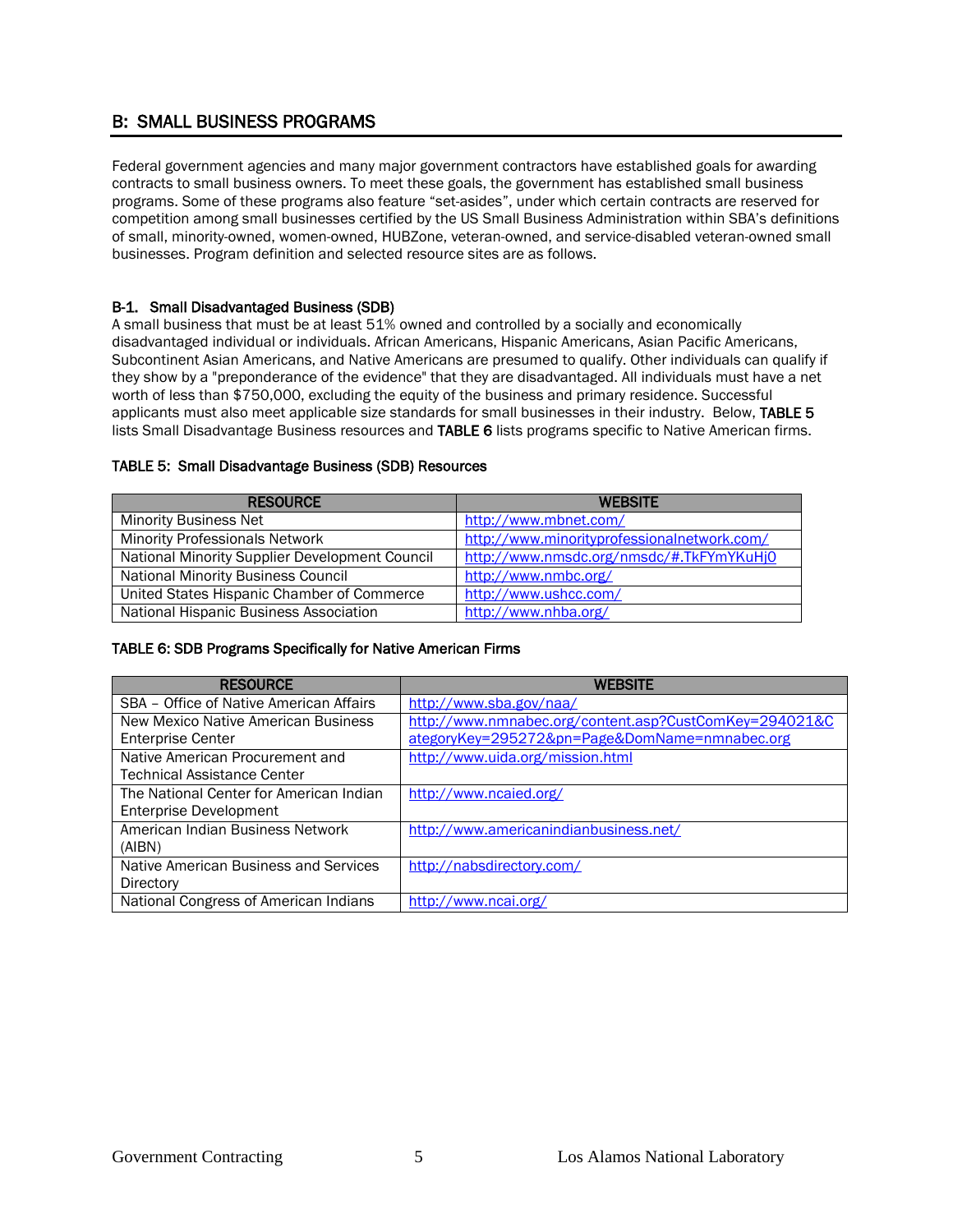#### B-2. Woman-Owned Small Business

A small business concern that is (1) at least 51 percent owned by one or more women; or, in the case of any publicly owned business, at least 51 percent of the stock of which is owned by one or more women; and (2) whose management and daily business operations are controlled by one or more women. TABLE 7 provides a listing of Women-Owned Small Business resources.

#### TABLE 7: Women-Owned Small Business Resources

| <b>RESOURCE</b>                                   | <b>WEBSITE</b>                                 |
|---------------------------------------------------|------------------------------------------------|
| SBA - Online Women's Business Center              | http://archive.sba.gov/aboutsba/sbaprograms/o  |
|                                                   | nlinewbc/index.html                            |
| WESST Corp.                                       | http://www.wesst.org/                          |
| Count-Me-In for Women's Economic                  | http://www.count-me-in.org/                    |
| Independence                                      |                                                |
| Digital Women "Women with their modems"           | http://www.digital-women.com/                  |
| running"                                          |                                                |
| WOMENBIZ.GOV The gateway for women-owned          | http://www.womenbiz.gov/                       |
| businesses selling to the federal government      |                                                |
| National Women's Business Council                 | http://www.nwbc.gov/                           |
| Women's Business Enterprise National Council      | http://www.wbenc.org/                          |
| (WBENC)                                           |                                                |
| Center for Women's Business Research              | http://www.nfwbo.org/                          |
| Association of Women's Business Center            | http://awbc.biz/                               |
| Women's Business Centers Directory                | http://www.sba.gov/about-offices-              |
|                                                   | content/1/2895/resources/13729                 |
| Department of the Army - Women-Owned Small        | http://www.sellingtoarmy.info/User/ShowPage.as |
| <b>Business</b>                                   | px?SectionID=13                                |
| <b>National Association for Female Executives</b> | http://www.nafe.com/?service=vpage/1474        |

#### B-3. Veteran-Owned Small Business

A small business concern that is (1) not less than 51 percent of which is owned by one or more veterans or, in the case of any publicly owned business, not less than 51 percent of the stock of which is owned by one or more veterans; and (2) the management and daily business operations of which are controlled by one or more veterans. TABLE 8 provides a listing of Veteran-Owned Small Business resources.

|  | <b>TABLE 8: Veteran-Owned Small Business Resources</b> |
|--|--------------------------------------------------------|
|--|--------------------------------------------------------|

| <b>RESOURCE</b>                                | <b>WEBSITE</b>                    |
|------------------------------------------------|-----------------------------------|
| VETBIZ.GOV The Federal Web Portal for Veterans | http://www.vetbiz.gov/            |
| in Business                                    |                                   |
| Department of Veterans Affairs Office of Small | http://www.va.gov/osdbu/          |
| and Disadvantaged Business Utilization         |                                   |
| SBA - Veterans Business Development            | http://www.sba.gov/about-offices- |
|                                                | content/1/2985                    |
| Association for Service Disabled Veterans      | http://www.asdv.org/index2.cfm    |
| The Veterans Corporation                       | http://www.veteranscorp.org/      |

#### B-4. Service-Disabled Veteran-Owned Small Business

A small business concern that is (1) not less than 51 percent of which is owned by one or more servicedisabled veterans or, in the case of any publicly owned business, not less than 51 percent of the stock of which is owned by one or more service-disabled veterans; and (2) the management and daily business operations of which are controlled by one or more service-disabled veterans. Service-Disabled Veteran-Owned Small Businesses (SDVOSB) – Congress has enacted two laws and the President has issued an Executive Order to assist small businesses owned and controlled by SDVOSBs. The Veterans Entrepreneurship and Small Business Development Act of 1999 (P.L. 106-50) set a 3 percent federal-wide procurement goal for contracts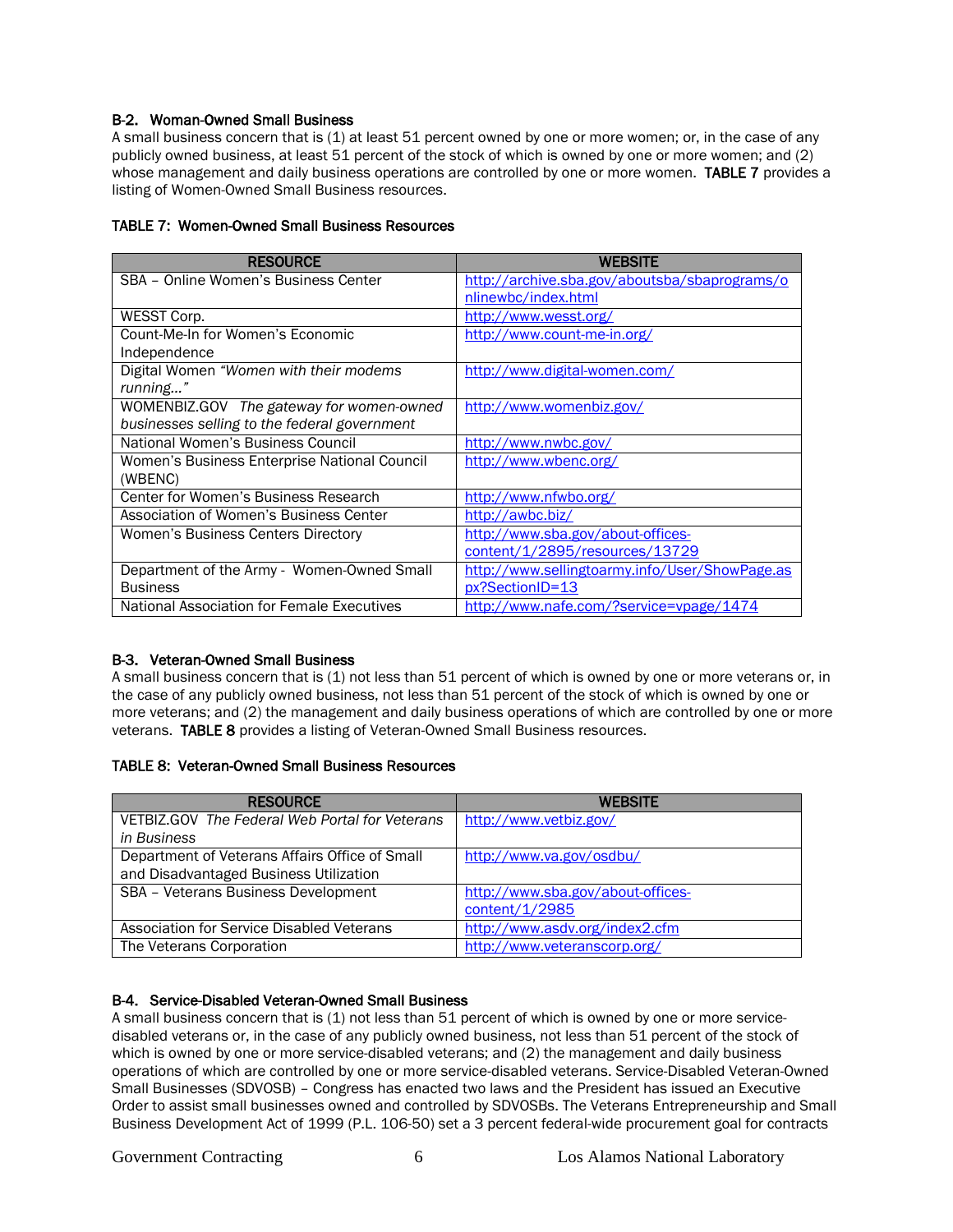and subcontracts for SDVOSBs. The Veterans Benefits Act of 2003 (P.L. 108-183) enables SDVOSBs to receive sole source and restricted competition contracts for goods and services used by the U.S. Government. Executive Order 13360 (Service-Disabled Veterans Executive Order) will increase federal contracting and subcontracting opportunities for service-disabled veteran businesses.

#### B-5. 8(a) Business Development Program

The SBA Act provides for preferential treatment be given to SDBs who qualify under section  $B(z)$  of the Act. The Program was created in 1968 to help minority SDBs to grow through preferences and set-asides. Under the 8(a) Program, eligible firms can be awarded contracts on a non-competitive basis. TABLE 9 provides a listing of 8(a) Business resources.

#### TABLE 9: 8(a) Business Resources

| <b>RESOURCE</b>                | <b>WEBSITE</b>                                                |
|--------------------------------|---------------------------------------------------------------|
| SBA - 8(a) Business            | http://www.sba.gov/8abd/                                      |
| Development                    |                                                               |
| National 8(a) Association      | http://www.national8aassociation.org/                         |
| SBA 8(a) Program - Details     | http://www.sba.gov/content/revised-8a-business-development-   |
|                                | program-regulations-fact-sheet                                |
| Department of the Army $-8(a)$ | http://www.sellingtoarmy.info/User/ShowPage.aspx?SectionID=14 |

#### B-6. Historically Underutilized Business Zones (HUBZone)

A historically underutilized business zone is an area located within one or more qualified census tracts, qualified non-metropolitan counties, or lands within the external boundaries of an Indian reservation, and that appears on the List of Qualified HUBZone Small Business Concerns maintained by the SBA. The SBA issues certifications to those concerns that qualify. TABLE 10 provides a listing of HUBZone resources.

#### TABLE 10: HUBZone Resources

| <b>RESOURCE</b>                     | <b>WEBSITE</b>                                                |
|-------------------------------------|---------------------------------------------------------------|
| SBA – HUBZone                       | http://www.sba.gov/hubzone/                                   |
| Department of the Army -            | http://www.sellingtoarmy.info/User/ShowPage.aspx?SectionID=1  |
| HUBZone                             |                                                               |
| <b>HUBZone Contractors National</b> | http://www.hubzonecouncil.org/ClubPortal/ClubStatic.cfm?clubl |
| Council                             | D=528&pubmenuoptID=29474                                      |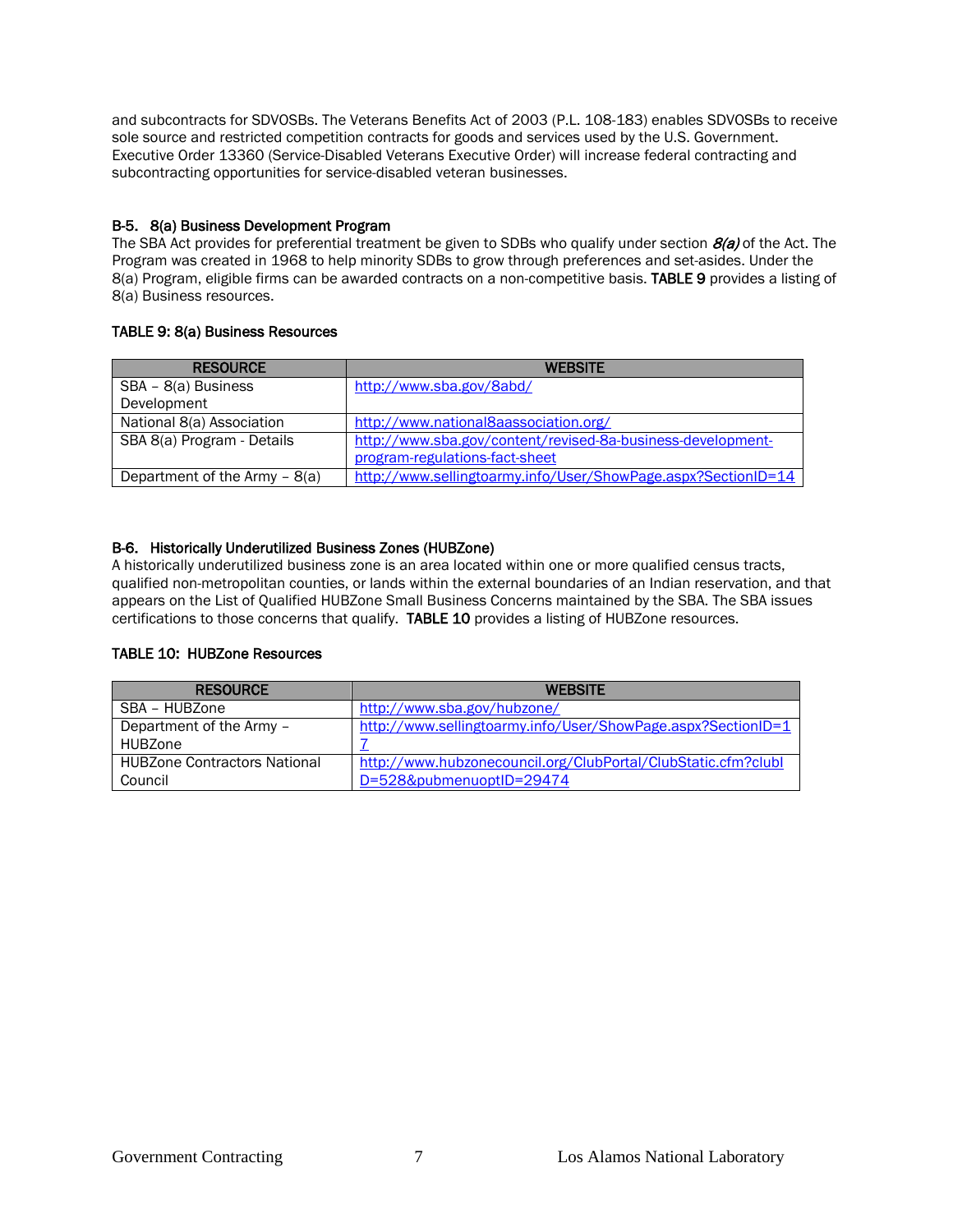# C: PROCUREMENT ORGANIZATIONS

### C-1.

The Department of Energy (DOE) and the National Nuclear Security Administration (NNSA) have a major role in NM business opportunities, both directly and through their contractors, Los Alamos National Laboratory (LANL) and Sandia National Laboratories (SNL). The list below includes links for information on the Small Business Offices for the DOE, NNSA, LANL and SNL.

#### Small Business Offices

- Department of Energy (DOE) Small Business <http://smallbusiness.doe.gov/>
- Los Alamos National Laboratory (LANL) Small Business [http://www.lanl.gov/business/small-business/](http://www.lanl.gov/business/small-business/index.php)
- Los Alamos National Laboratory (LANL) Procurement [http://www.lanl.gov/business/](http://www.lanl.gov/business/vendors/index.php)
- Sandia National Laboratories (SNL) Supplier Information and Relations Office <http://www.sandia.gov/supplier/quickrefguide.html#zero>

#### C-2.

- The USAF SB webpage has drill down capability to provide more in-depth information on most subjects of interest to SBs. <http://airforcesmallbiz.org/>
- Kirtland AFB SB Page <http://www.kirtland.af.mil/prs/index.asp>
- The DOD Guide, "Doing Business with the DOD", is a very good introduction and lists other resources as well: [http://www.acq.osd.mil/osbp/doing\\_business/index.htm](http://www.acq.osd.mil/osbp/doing_business/index.htm)

#### C-3.

The US Army SB<http://www.sellingtoarmy.info/user/showpage.aspx?SectionID=9>

webpage provides national information to help SBs. In addition, White Sands Missile Range (WSMR) also has a SB site: [http://www.wsmr.army.mil/CONTRACTING/Pages/OSBP.aspx.](http://www.wsmr.army.mil/CONTRACTING/Pages/OSBP.aspx) The WSMR contracting site is: [http://www.wsmr.army.mil/contracting/Pages/default.aspx.](http://www.wsmr.army.mil/contracting/Pages/default.aspx) The Army Materiel Command has an excellent SB Program Guide that can be useful in dealing with all government agencies [http://www.amc.army.mil/pa/SMALLBUSINESS.asp.](http://www.amc.army.mil/pa/SMALLBUSINESS.asp)

#### C-4.

The US Navy doesn't have a large presence in NM, but can represent a potential market outside of New Mexico for some SBs. Their SB site is: <http://www.hq.navy.mil/sadbu/> This site lists all Navy Contracting Offices: [http://www.donhq.navy.mil/OSBP/about/sbs-state.html.](http://www.donhq.navy.mil/OSBP/about/sbs-state.html)

#### C-5.

The US Army Corps of Engineers has nationwide procurement opportunities. Their page on doing business with them can be found at [http://www.usace.army.mil/business/Pages/default.aspx.](http://www.usace.army.mil/business/Pages/default.aspx) The website for the Albuquerque District Office is [http://www.spa.usace.army.mil/.](http://www.spa.usace.army.mil/)

#### C-6.

NASA has a facility in Southern New Mexico and is a major buying entity nation-wide. Their website for SBs can be found at: [http://osbp.nasa.gov/.](http://osbp.nasa.gov/) You can find their SB Specialists' listing at [http://osbp.nasa.gov/contacts.html.](http://osbp.nasa.gov/contacts.html)

The following site lists all the NASA Centers: [http://procurement.nasa.gov/cgi-bin/nais/nasaproc.cgi.](http://procurement.nasa.gov/cgi-bin/nais/nasaproc.cgi)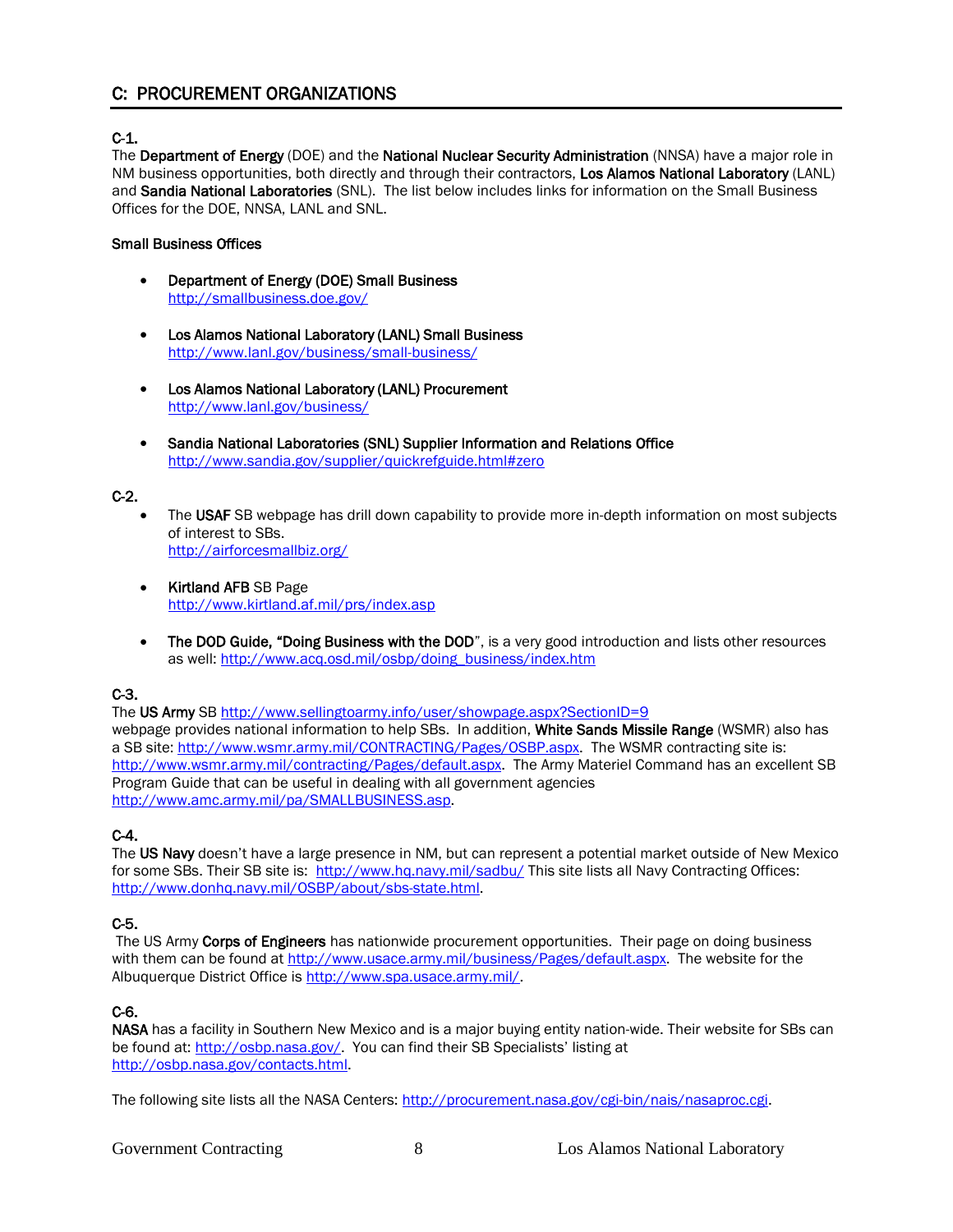### C-7.

GSA not only purchases goods and services, but they also issue GSA Schedules that all other government agencies and prime contractors can place orders against. Below is a listing of GSA websites.

#### GSA Websites

- GSA Home Page <http://www.gsa.gov/portal/category/100000>
- Office of Small Business Utilization <http://www.gsa.gov/portal/category/21015>
- GSA Schedules <http://www.gsa.gov/portal/content/197989>
- How GSA Helps Small Businesses <http://www.gsa.gov/portal/content/105221>
- How to Sell to the Government [http://www.gsa.gov/portal/category/26759#](http://www.gsa.gov/portal/category/26759)
- "How to get on a GSA Schedule" <http://www.gsa.gov/portal/category/100635>

#### C-8.

The Department of the Interior has several procurement offices in NM including the Bureau of Indian Affairs, Bureau of Land Management, National Park Service, Bureau of Reclamation, U.S. Fish and Wildlife Service, and the U.S. Geologic Survey. They publish an excellent Guide for SBs. . The guide contains contact information for all their offices. <http://www.doi.gov/osdbu/dbwdoi.pdf>

#### C-9.

- The Federal Acquisition Jumpstation lists the websites for all Federal acquisition organizations, many of which provide additional links to information about procurement opportunities and SB resources. [http://www.thecre.com/fedlaw/legal25/fedproc.htm.](http://www.thecre.com/fedlaw/legal25/fedproc.htm)
- The primary source for publication of all government requirements > \$25,000 is at Fed Biz Ops. [http://www.fedbizopps.gov/.](http://www.fedbizopps.gov/)

#### C-10.

- The State of New Mexico has a number of programs, which provide SB assistance. Foremost among them is the NM Economic Development Department [http://www.edd.state.nm.us/.](http://www.edd.state.nm.us/)
- The State Purchasing Office <http://www.state.nm.us/spd/>
- Finally the Guide for Doing Business with the State [http://www.state.nm.us/spd/spd\\_how.html](http://www.state.nm.us/spd/spd_how.html)

#### C-11.

The City of Albuquerque is a major buyer in NM and the website for their Office of Economic Development is: <http://www.cabq.gov/econdev/>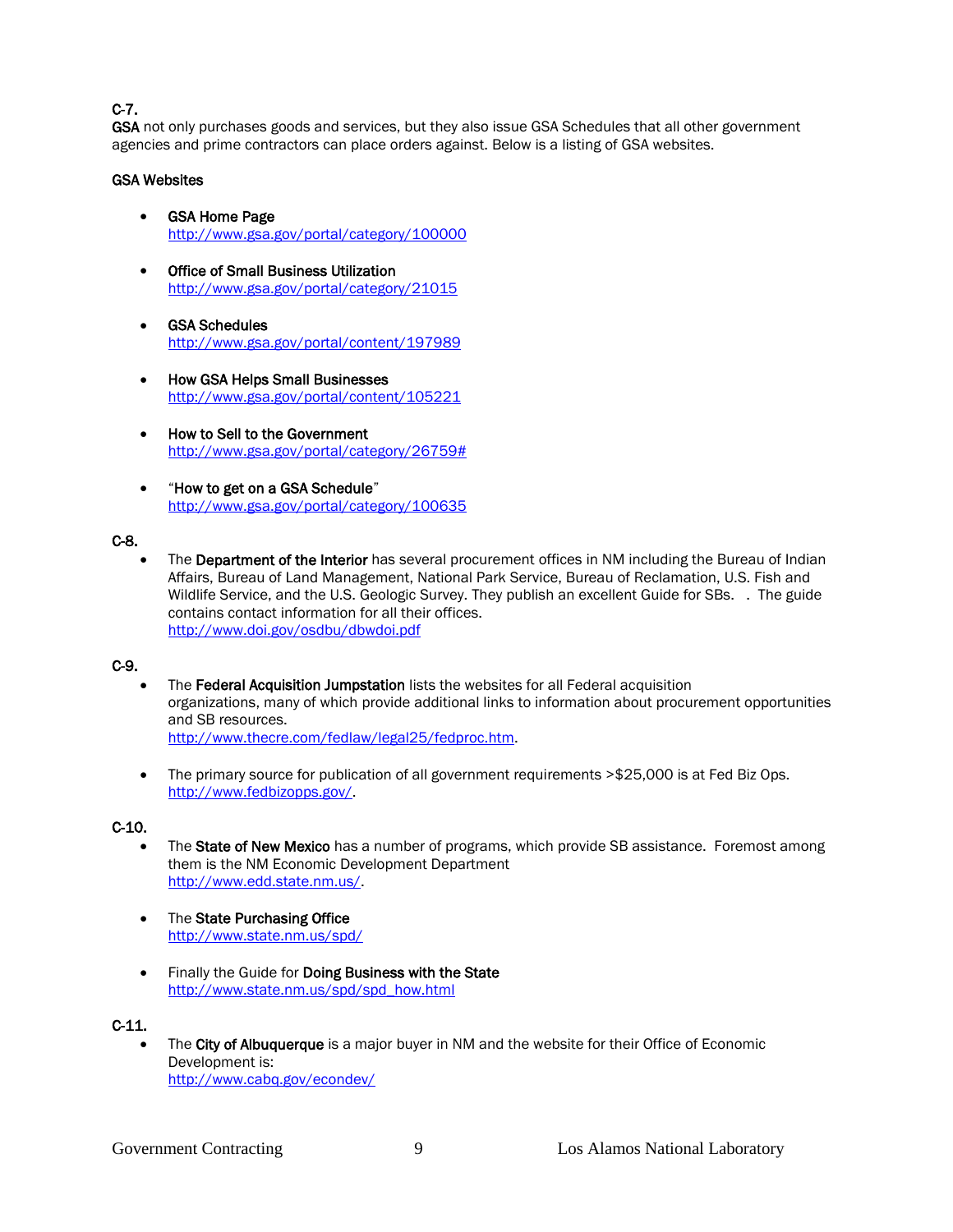#### C-12.

The University of New Mexico Purchasing website is: [http://www.unm.edu/~purch/.](http://www.unm.edu/~purch/) The website, which lists buyers and contact information is: [http://www.unm.edu/~purch/staff.html.](http://www.unm.edu/~purch/staff.html) This website, which lists commodities and buyers, is: [http://www.unm.edu/~purch/commcodes.pdf.](http://www.unm.edu/~purch/commcodes.pdf)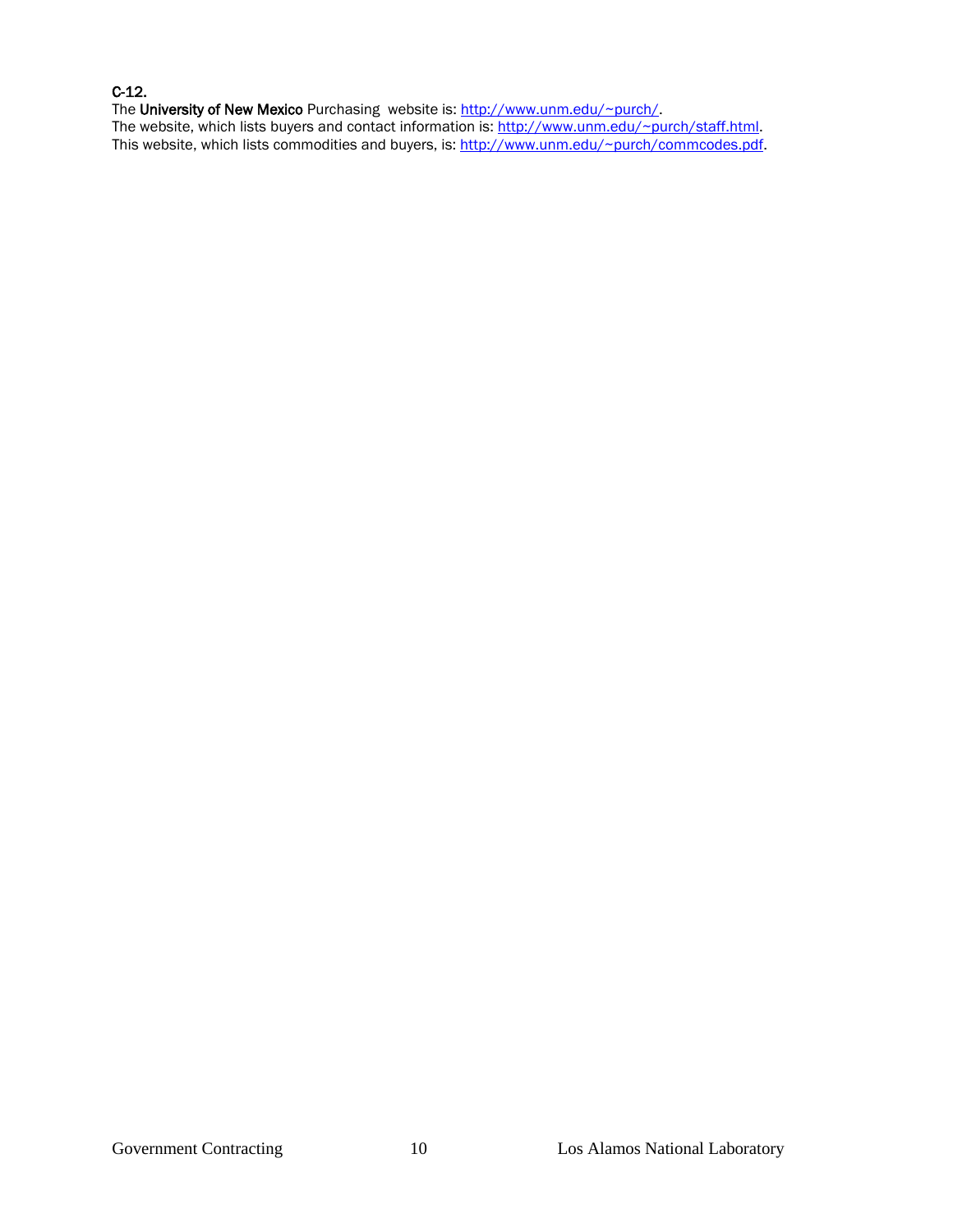# D: ADDITIONAL ASSISTANCE FOR SMALL BUSINESSES

# D-1. The Small Business Innovative Research (SBIR) and Small Business Technology Transfer (STTR) are U.S.

Government programs in which federal agencies with large research and development (R&D) budgets set aside a small fraction of their funding for competitions for small businesses exclusively. Small businesses that win awards in these programs keep the rights to any technology developed and are encouraged to commercialize the technology. TABLE 13 lists various SBIR/STTR resources.

#### TABLE 13: SBIR/STTR Resources

| <b>ORGANIZATION</b>                | <b>WEBSITE</b>                           |
|------------------------------------|------------------------------------------|
| Department of the Navy - SBIR/STTR | http://www.navysbir.com/                 |
| Department of Defense - SBIR/STTR  | http://www.acq.osd.mil/sadbu/sbir/       |
| United States Army - SBIR/STTR     | http://www.acq.osd.mil/osbp/sbir/        |
| NASA – SBIR/STTR                   | http://sbir.gsfc.nasa.gov/SBIR/SBIR.html |
| Department of Energy - SBIR/STTR   | http://science.energy.gov/sbir/          |

D-2. Contract-based mentor-protégé programs assist small businesses (protégés) in allowing participants to compete for prime contract and subcontract awards by partnering with large companies (mentors) under individual, project-based agreements. Non-contract based mentor-protégé programs assist businesses in building capabilities and capacity. TABLE 14 lists several mentor-protégé programs.

#### TABLE 14: Mentor-Protégé Programs

| <b>ORGANIZATION</b>                    | <b>WEBSITE</b>                                                |
|----------------------------------------|---------------------------------------------------------------|
| Department of Defense - Mentor Protégé | http://www.acq.osd.mil/sadbu/mentor_protege                   |
| Program                                |                                                               |
| SBA - Mentor Protégé Program           | http://www.sba.gov/content/mentor-prot%C3%A9g%C3%A9-          |
|                                        | program                                                       |
| Department of the Army - Mentor        | http://www.sellingtoarmy.info/User/ShowPage.aspx?SectionID=12 |
| Protégé Program                        |                                                               |
| NASA Mentor-Protégé Program            | http://osbp.nasa.gov/mentor.html                              |
| Department of Energy - Mentor Protégé  | http://energy.gov/diversity/services/supporting-small-        |
| Program                                | businesses/mentor-prot-g-program                              |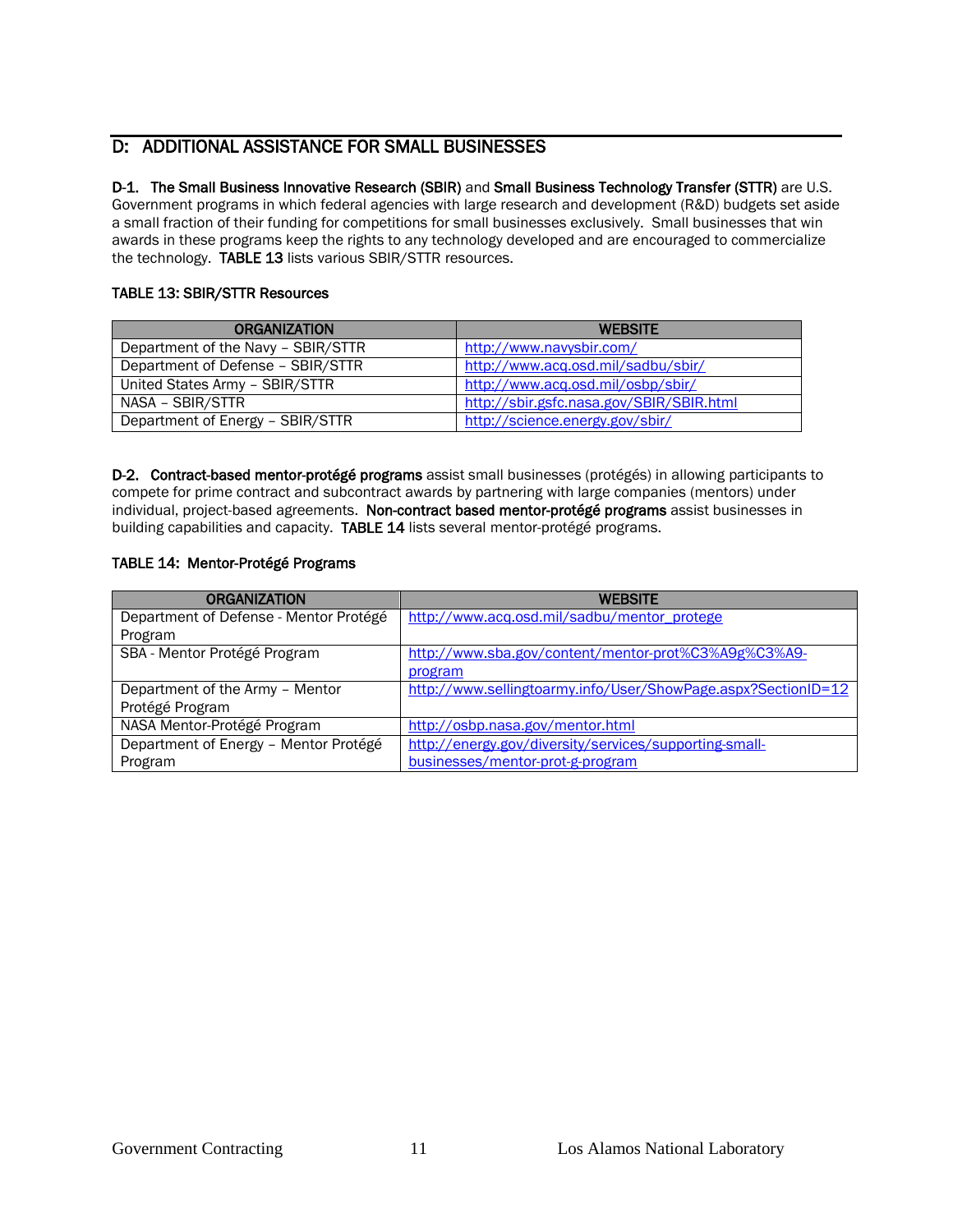# E: GOVERNMENT REGULATIONS/REQUIREMENTS

### E-1.

There are a myriad of regulations in connection with government contracting. The prime regulation is the Federal Acquisition Regulation [https://www.acquisition.gov/far/,](https://www.acquisition.gov/far/) which applies to all government contracting and to many prime contracting as well. In addition, most federal agencies also issue their own implementing regulations as well, for example the DoD has the DFARS. There are too many other applicable regulations to list here, as they are dependent on the specific procurement situation.

### E-2.

However there is one other requirement that is applicable to all procurements, the **North American Industry** Classification System (NAICS) code (NAICS codes replaced the SIC codes). NAICS, (pronounced Nakes) was developed as the standard for use by Federal statistical agencies in classifying business establishments for the collection, analysis, and publication of statistical data related to the business economy of the U.S. The significance to SBs is that all government procurements will have a NAICS code, which determines SB size standards. Different codes have different standards, so a firm can be a SB under one code and Large Business under another. Below, are some sites that provide additional information, which include a list of the codes, description of the business, and size standard.

- NAICS website:<http://www.naics.com/>
- Specific NAICS information[: http://www.census.gov/epcd/www/naics.html](http://www.census.gov/epcd/www/naics.html)

### E-3.

The Central Contract Registration (CCR) is a central repository for vendor data. CCR is the primary database for the Federal Government. Current and potential suppliers are required to register in CCR in order to be eligible for contract awards and to receive payments for goods and services. The CCR database can be accessed at: [http://www.ccr.gov.](http://www.ccr.gov/)

#### E-4.

#### Types of Government Contracts

Two methods for awarding contracts are sealed bidding and contracting by negotiation.

Sealed bidding is a method of contracting that employs competitive bids, public opening of bids, and awards. Information on sealed bidding can be accessed at:

[https://www.acquisition.gov/far/current/html/Subpart%2014\\_1.html#wp1091050](https://www.acquisition.gov/far/current/html/Subpart%2014_1.html#wp1091050)

Contracting by negotiation is a contract awarded using other than sealed bidding procedures. Information on contracting by negotiation can be accessed at:

[https://www.acquisition.gov/far/current/html/Subpart%2015\\_1.html#wp1095847](https://www.acquisition.gov/far/current/html/Subpart%2015_1.html#wp1095847)

Part 16 of the Federal Acquisition Regulation describes the types of contracts used in government contracting, the website is: [https://www.acquisition.gov/far/current/html/FARTOCP16.html#wp226194.](https://www.acquisition.gov/far/current/html/FARTOCP16.html#wp226194) TABLE 15 lists the primary contract types.

#### TABLE 15: Primary Contract Types

| <b>CONTRACT TYPE</b>      | <b>WFRSITE</b>                                                             |
|---------------------------|----------------------------------------------------------------------------|
| Firm Fixed Price          | https://www.acquisition.gov/far/current/html/Subpart%2016 2.html#wp1091107 |
| <b>Cost Reimbursement</b> | https://www.acquisition.gov/far/current/html/Subpart%2016 3.html#wp1077348 |
| Indefinite Delivery       | https://www.acquisition.gov/far/current/html/Subpart%2016 5.html#wp1093133 |
| Time and Material         | https://www.acquisition.gov/far/current/html/Subpart%2016 6.html#wp1080954 |

The criteria for selecting the type of contract to use can be found at: [https://www.acquisition.gov/far/current/html/Subpart%2016\\_1.html#wp1085495](https://www.acquisition.gov/far/current/html/Subpart%2016_1.html#wp1085495)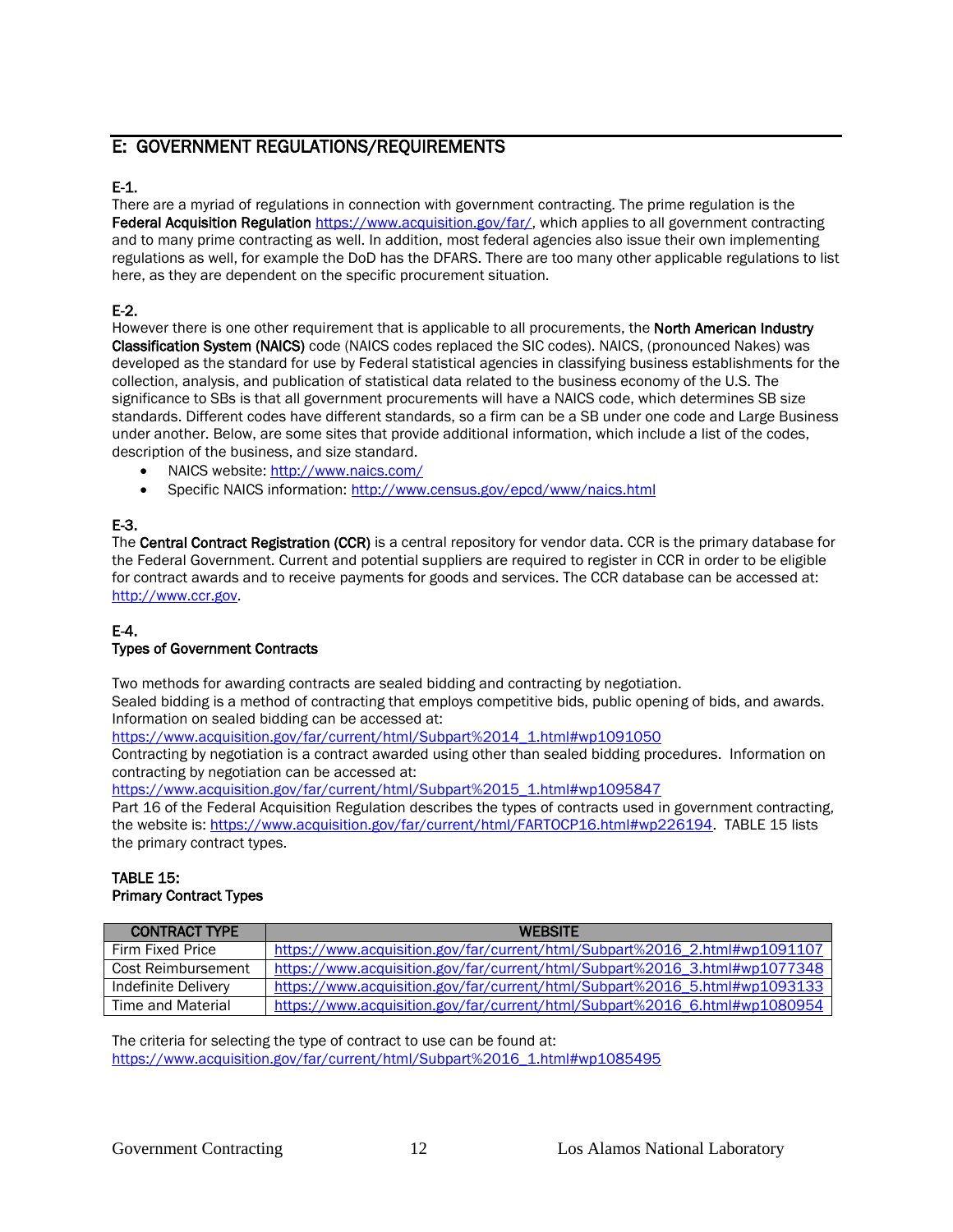E-5.

- Purchase Cards are a special streamlined procurement method used for lower value purchases. The government-wide commercial purchase card may be used to:
	- 1) Make micro-purchases
	- 2) Place a task or delivery order (if authorized in the basic contract, basic ordering agreement, or blanket purchase agreement)
	- 3) Make payments, when the contractor agrees to accept payment by the card.

#### E-6.

#### • Contract Administration

The policies and procedures for performing contract administration and contract audit services are contained i[n https://www.acquisition.gov/far/current/html/FARTOCP42.html#wp223483.](https://www.acquisition.gov/far/current/html/FARTOCP42.html#wp223483) Once you've been awarded a government contract, government and contractor teams focus on completing the requirements of the contract. The government team focuses on managing costs, quality, meeting the contract schedule, and performance. The contractor team focuses on managing risk, performance, quality, costs, and profit.

Many issues and problems surface quickly during the contract administration phase. Both government and contractor personnel must understand their rights and obligations under the contract and how to approach difficult situations and resolve problems to the mutual benefit of both parties. Now that you've been awarded a government contract, government and contractor teams focus on completing the requirements of the contract. Some of the specific parts of FAR Subpart G Contract Management that are of particular importance are listed below in TABLE 16.

#### TABLE 16: FAR Subpart G – Contract Management

| <b>SECTION</b>                | <b>WEBSITE</b>                                                       |
|-------------------------------|----------------------------------------------------------------------|
| <b>Contract Modifications</b> | https://www.acquisition.gov/far/current/html/FARTOCP43.html#wp232933 |
| Government Property           | https://www.acquisition.gov/far/current/html/FARTOCP45.html#wp233425 |
| Quality Assurance             | https://www.acquisition.gov/far/current/html/FARTOCP46.html#wp226846 |
| Terminations                  | https://www.acquisition.gov/far/current/html/FARTOCP49.html#wp226845 |

#### E-7. Glossary/Dictionary of Acronyms

- The dictionary that defines government procurement terms: <http://www.nsf.gov/bfa/dcca/contracts/procterm.jsp>
- A listing of government abbreviations and acronyms: <http://www.dtic.mil/dtic/customer/acronyms.html>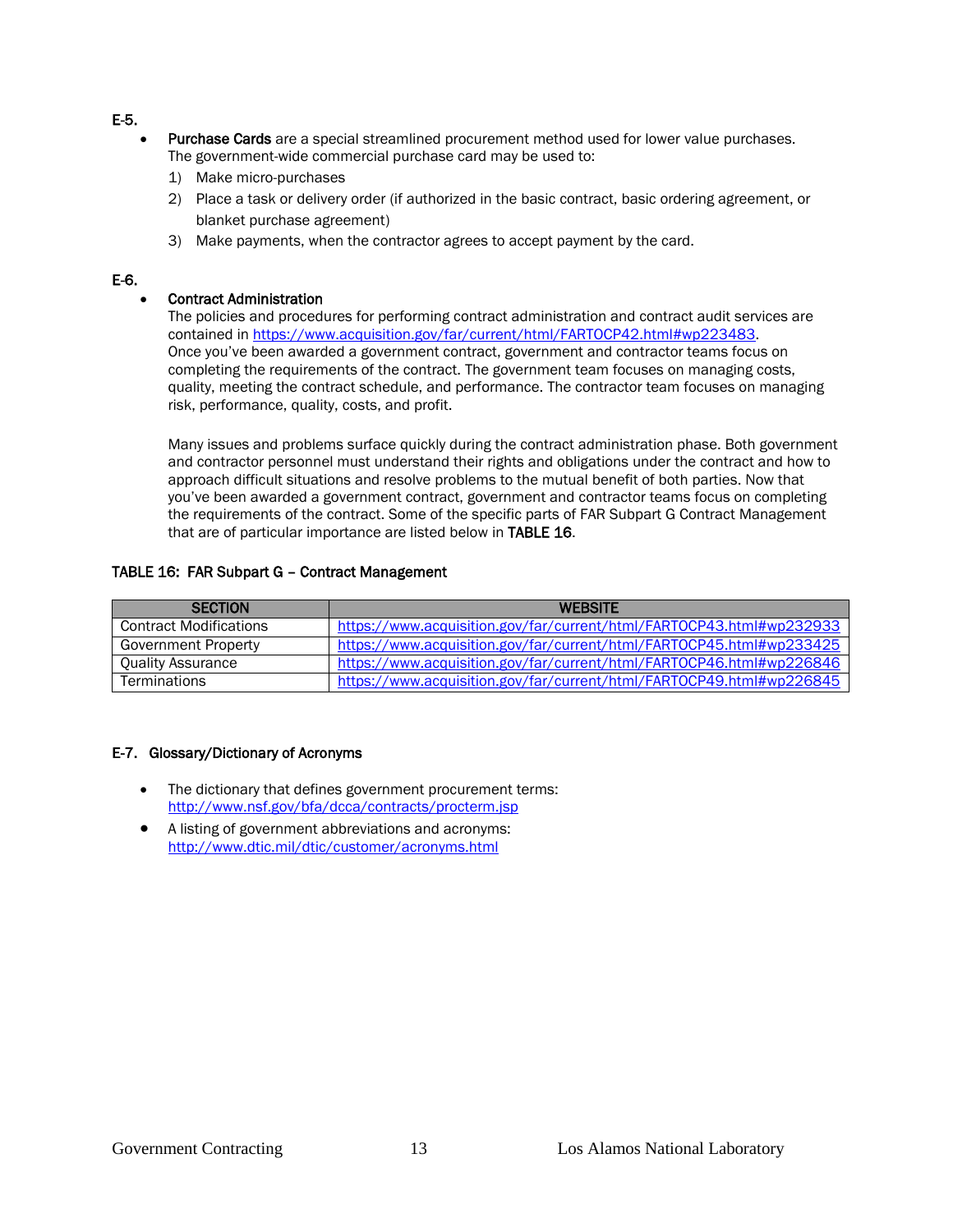# SECTION 2: BUSINESS RESOURCES

This section provides a variety of business resources for small businesses throughout New Mexico. The wide variety of resources in this guide should help all businesses who are looking to find various types of assistance. If you are interested in obtaining assistance in a specific area, you can just go to the section which most closely matches your needs. The following information is listed under each resource: name, brief description, contact information, and website (if specific information is not available it will not be listed).

Resources are divided into the following sections:

- A. General Business Assistance
- B. Financial Resources
- C. Marketing Assistance
- D. Training and Education
- E. Government Resources
- F. Technical Assistance
- G. Economic Development Organizations
- H. Native American Assistance

This resource guide is a work-in-progress. If you would like to provide comments or feel your organization should be listed in this resource guide please contact the LANL Small Business Program Office at (505) 667- 4419. Only organizations who meet predetermined criteria will be considered.

### A. GENERAL BUSINESS ASSISTANCE

New Mexico Small Business Development Centers (NMSBDC) extend entrepreneurial education and resources links on a wide variety of topics, such as accounting, marketing, business planning, strategic planning, training resource materials and referrals, procurement assistance, technical assistance and individual business counseling.

#### State Office and Lead Center

PHONE: 1-800-281-7232 ADDRESS: Santa Fe Community College 6401 Richards Avenue Santa Fe, NM 87508 WEBSITE: [www.nmsbdc.org](http://www.nmsbdc.org/)

#### Centers in Northern New Mexico:

#### Espanola:

Northern New Mexico Community College Small Business Development Center 921 Paseo de Oñate Española, NM 87532 Phone: (505) 747-2236 Fax: (505) 747-2234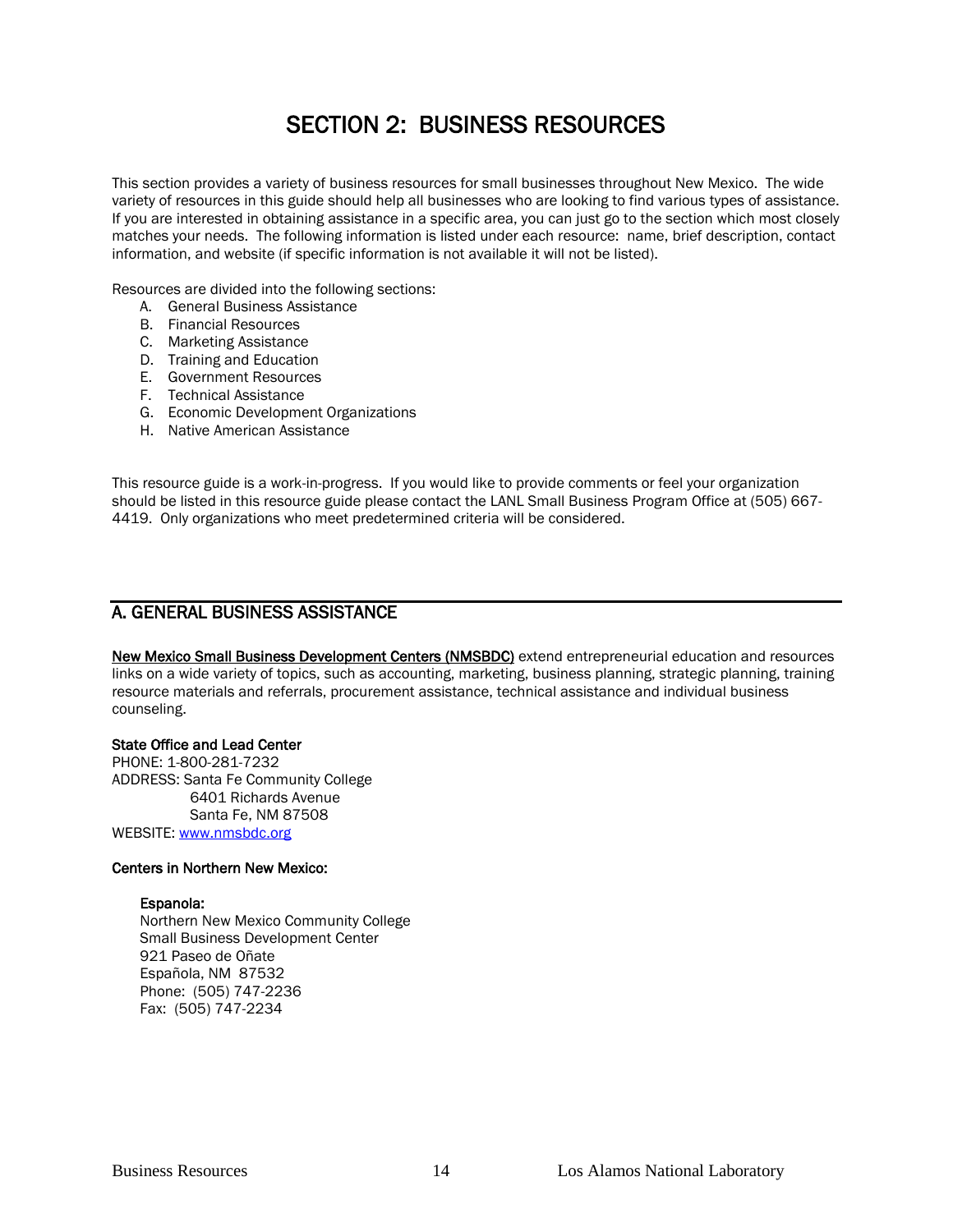#### Santa Fe:

Santa Fe Community College Small Business Development Center 6401 Richards Ave. Santa Fe, NM 87505 Phone: (505) 428-1343 Fax: (505) 428-1469

#### Los Alamos:

UNM-Los Alamos Small Business Development Center 190 Central Park Square Los Alamos, NM 87544 Phone: (505) 662-0001 Fax: (505) 662-0099

U.S. Small Business Administration is a federal agency that provides assistance to the small business community through a variety of programs, including financing guarantees, advocacy, and aid in helping small firms get government procurement contracts. PHONE: (505) 346-7909 ADDRESS: 625 Silver SW, Suite 320 Albuquerque, NM 87102 WEBSITE:<http://www.sba.gov/about-offices-content/2/3132>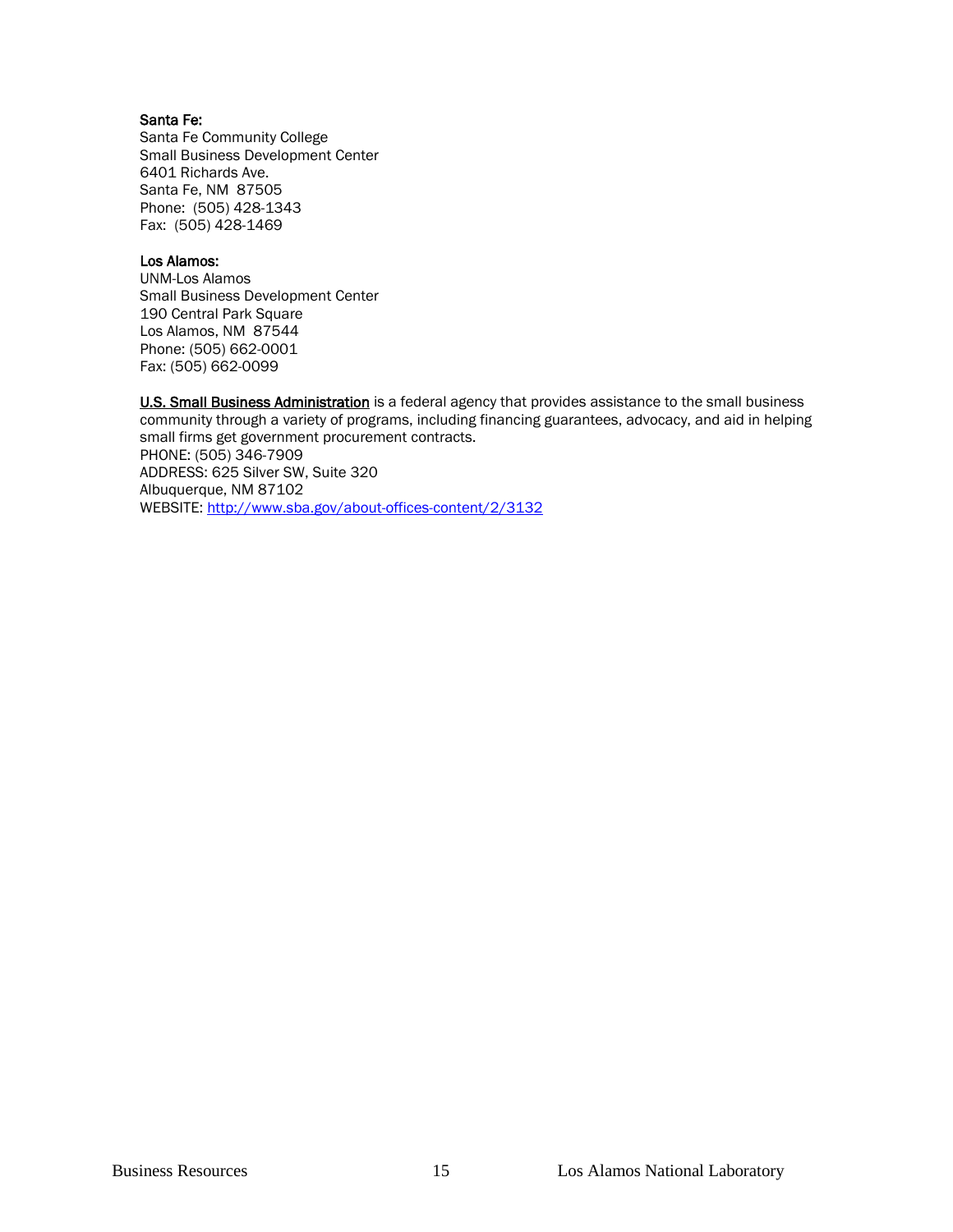### B. FINANCIAL RESOURCES

#### B-1. Venture Capital Financing

- ARCH Ventures has partnered with entrepreneurs, academic institutions, and national research laboratories nationwide to build more than 110 successful companies, many of them from the concept stage. Interests include: communications, computer related, electronics and instrumentation, software, industrial products and equipment, medical/health related. PHONE: (505) 843-4293 ADDRESS: 1155 University, S.E. Albuquerque, NM 87106 WEBSITE:<http://www.archventure.com/>
- Valley Ventures is an institutionally funded venture capital partnership with over \$70 million under management. The general partner is a team of experienced venture capitalists and managers dedicated to the achievement of superior investment returns by investing in and assisting emerging growth companies in the greater Southwest. In addition to providing capital to growing companies, Valley Ventures assists management in strategic planning, management development, accessing key industry experts and advising on capital formation events. Valley Ventures has offices in Phoenix, Tucson and Albuquerque. PHONE: (505) 843-4054

ADDRESS: One Technology Center 1155 University Blvd., SE, Suite N219 Albuquerque, NM 87106 WEBSITE:<http://www.valleyventures.com/>

- Murpree Venture Partners is an early-stage private equity firm that makes investments in entrepreneurial enterprises with high-growth potential. The firm seeks to align itself with entrepreneurs and management groups with whom we can develop strong working relationships, and with whom we can act in concert as owners/investors. Interests include all high-tech initiatives, interests do not include: real estate, oil and gas, retail and consumer. PHONE: (505) 843-4277 ADDRESS: 1155 University SE Albuquerque, NM 87106
	- WEBSITE:<http://www.murphreeventures.com/>
- Red River Ventures is a Dallas-based private equity fund investing in privately-held growth companies, mainly in Texas and the Southwest. Our approach is to partner with strong management teams and actively assist them in building successful and enduring businesses. Interests include: business services, education, healthcare, manufacturing and technology. PHONE: (505) 843-4275 ADDRESS: 1155 University SE Albuquerque, NM 87106 WEBSITE: [http://www.redriverventures.com](http://www.redriverventures.com/main.htm)
- **Technology Funding** has co-invested with more than 100 venture capital firms and institutions, including AT&T, Kleiner Perkins Caufield & Byers, Hewlett-Packard, Goldman Sachs, Sequoia Capital, Deutsche Telecom, Hambrecht & Quist, Time Warner, Morgan Stanley, IBM, Mayfield Fund, Qualcomm, Mohr Davidow, Nokia, Softbank, Apax Partners, Fujitsu and New Enterprise Associates. Interests include: medical devices, diagnostics, biotechnology, medical information systems, healthcare services. PHONE: (505) 982-2200 ADDRESS: 460 St. Michael's Drive, Building 1000 Santa Fe, NM 87505 WEBSITE: [www.technologyfunding.com](http://www.technologyfunding.com/)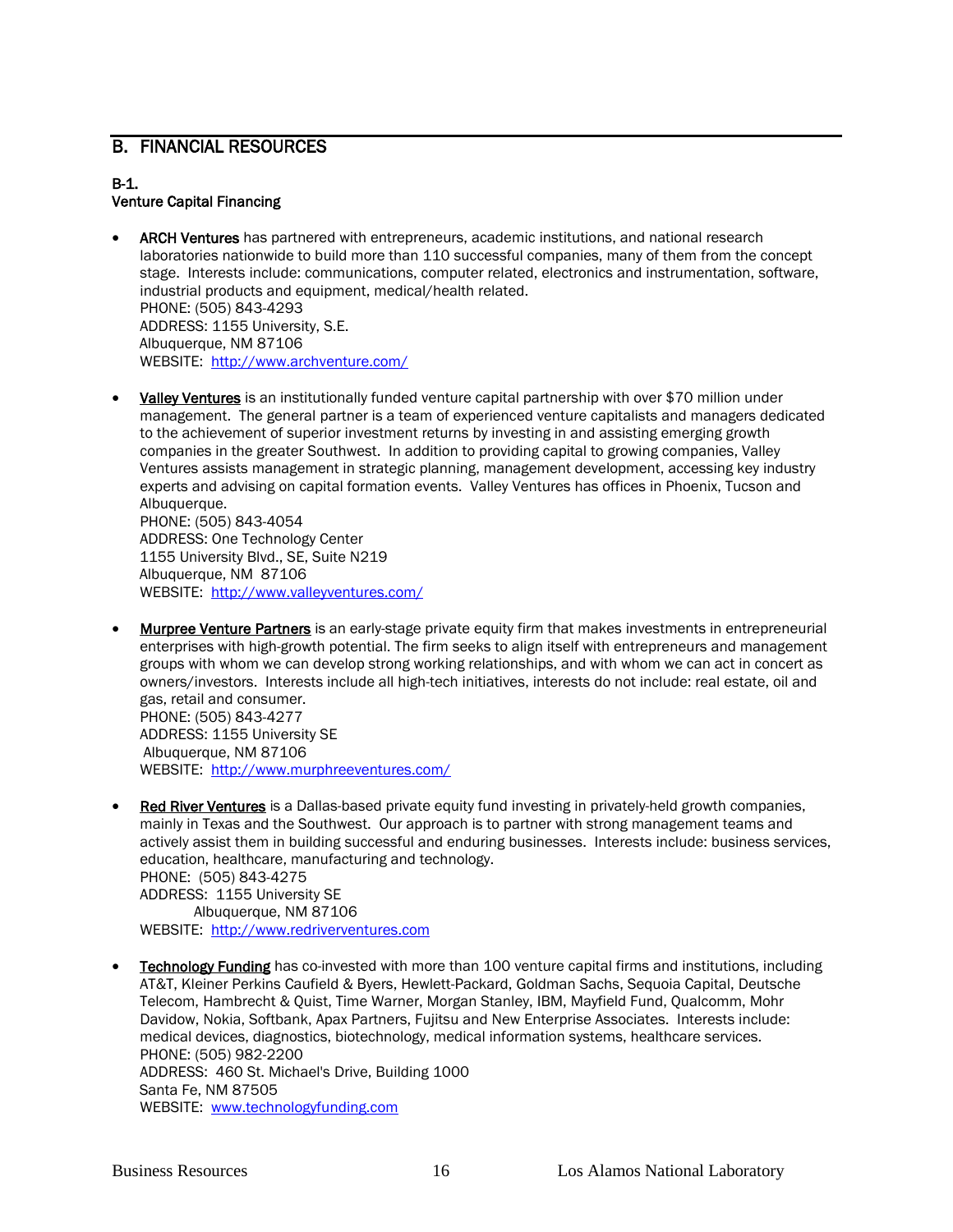- Tullis-Dickerson & Co., Inc provides venture capital to health care companies at all stages of growth. Founded in 1986, the firm has raised four health care venture capital funds totaling approximately \$400 million. Interests include: medical and health-related and genetic engineering, will not consider real estate, natural resources and most consumer products. PHONE: (505) 982-7007 ADDRESS: 1155 University NE Albuquerque, NM 87106 WEBSITE:<http://www.tullisdickerson.com/> EMAIL: [hr@thi-funds.com](mailto:hr@thi-funds.com)
- NM State Investment Office: State funds can be invested in New Mexico companies if the company has a BBB bond rating or a BAA rating with a credit letter from a bank. PHONE: (505) 424-2500 ADDRESS: 2055 S. Pacheco Suite 100 Santa Fe, NM 87505 WEBSITE:<http://www.state.nm.us/nmsic/> EMAIL: [charles.wollmann@state.nm.us](mailto:charles.wollmann@state.nm.us)
- **Technology Ventures Corporation (TVC)** helps entrepreneurs build high-quality business cases and find the right investors. Between 1993 and 2002, TVC figured prominently in the production of more than \$300 million in capital investments, more than 55 new high-tech companies and more than 5,600 new jobs. And, in so doing, TVC blazed a new trail by developing an effective and unique technology commercialization model. PHONE: 505-246-2882 ADDRESS: 1155 University Blvd. SE Albuquerque, NM 87106 WEBSITE:<http://www.techventures.org/> EMAIL: [tvc-hq@techventures.org](mailto:tvc-hq@techventures.org)

#### B-2.

#### Small Business Loan Providers

- Accion New Mexico is a non-profit organization that provides small business loans to the smallest of businesses, with particular emphasis on traditional sources of credit. ACCION New Mexico offers loans between \$250 and \$25,000 to both formal and informal businesses, home-based and storefront. PHONE: (505) 243-8844 ADDRESS: 20 First Plaza NW, Suite 417 Albuquerque, New Mexico 87102 WEBSITE: [www.accionnm.org](http://www.accionnm.org/) EMAIL: [accion@accionnm.org](mailto:accion@accionnm.org)
- **WESST Corp** specializes in start-up assistance for women and minority-owned businesses throughout New Mexico via training, consulting and micro-lending. PHONE: (505) 848-4753 ADDRESS: 414 Silver SW Albuquerque, NM 87102 WEBSITE:<http://www.wesst.org/contact/wesst-enterprise-center-in-albuquerque-new-mexico> EMAIL: [wesst@swcp.com](mailto:wesst@swcp.com)
- **Enchantment Land Development Company** assists local small businesses via SBA Loan Programs. Specific guidelines must be met in order to qualify for financial assistance. PHONE: (505) 843-9232 WEBSITE: [www.elcdc.com](http://www.elcdc.com/)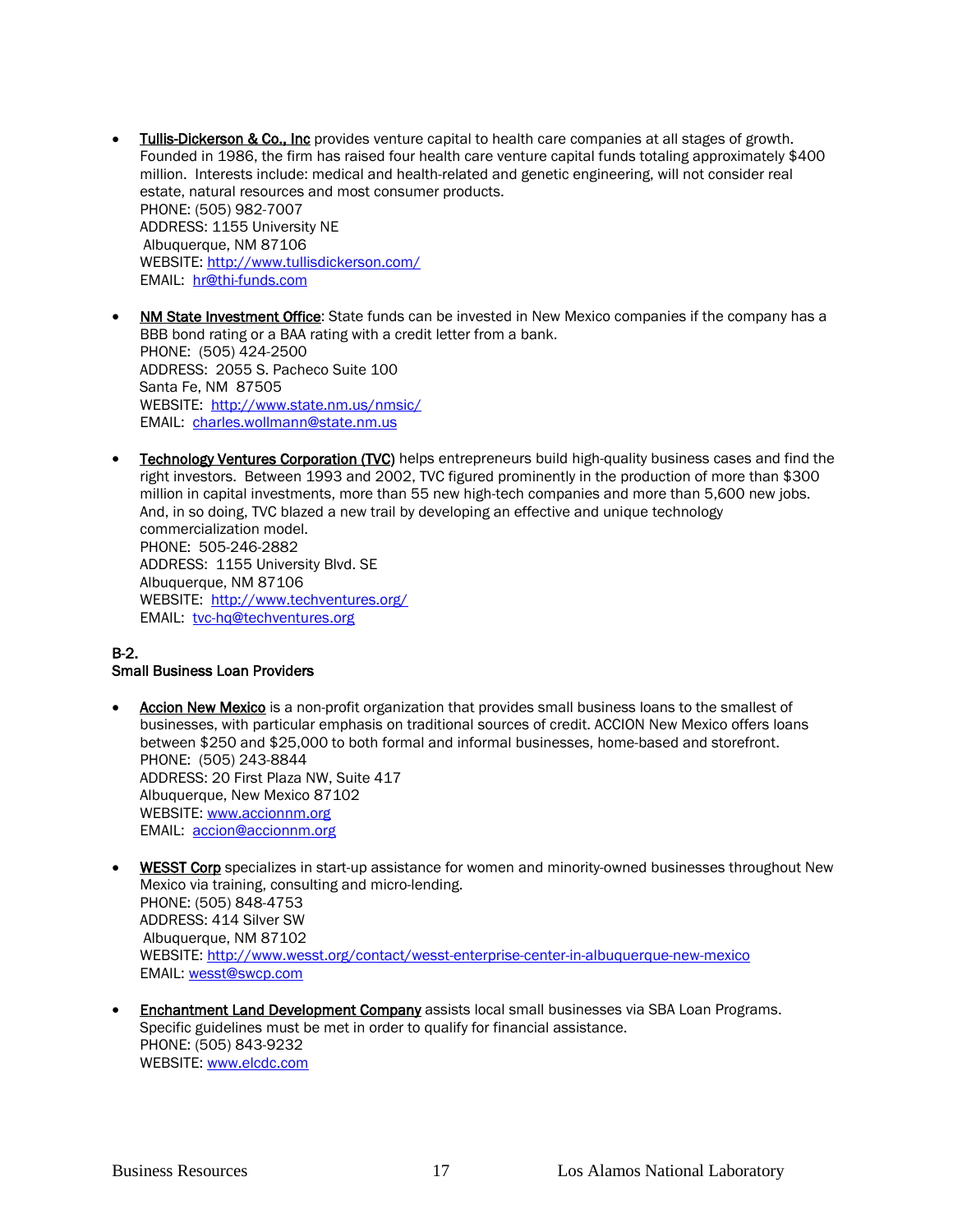The Loan Fund extends alternative lending and technical assistance to small businesses. PHONE: (505) 243-3196 ADDRESS: 423 Iron Ave SW Albuquerque, NM 87102 WEBSITE:<http://www.loanfund.org/> EMAIL: [info@loanfund.org](mailto:info@loanfund.org)

#### B-3. Other Assistance to Offset Business Cost

- **Industrial Training Program** is designed to provide quick-response training to new or expanding businesses in New Mexico. Under the program, financial assistance is available to help new or expanding businesses with the expense associated in training employees. The amount of funding allocated to a company is determined by the number of trainees and the amount of training needed. Training can be customized to meet the company's needs and can be classroom, on the job, or a combination of the two. PHONE: (505) 827-0300 ADDRESS: New Mexico Economic Development 1100 St. Francis Drive Suite 1060 Santa Fe NM 87505 WEBSITE:<http://www.edd.state.nm.us/> EMAIL: [edd.info@state.nm.us](mailto:edd.info@state.nm.us)
- Rural Job Tax Credit provides tax credit of up to \$1000.00 per employee per year. Holder may apply all or a portion of the tax credit against: tax liability; personal income tax liability; corporate income tax liability. PHONE: (505) 827-0300 ADDRESS: New Mexico Economic Development 1100 St. Francis Drive Suite 1060 Santa Fe NM 87505 WEBSITE:<http://www.edd.state.nm.us/> EMAIL: [edd.info@state.nm.us](mailto:edd.info@state.nm.us)
- **Statewide Job Training Partnership Act** provides classroom and on-the-job training for disadvantaged individuals, older and dislocated workers. Pays for 50% of wages, up to 1,040 hours. PHONE: (505) 827-7434 ADDRESS: New Mexico Department of Labor 301West DeVargas Santa Fe, NM 87501 WEBSITE:<http://www.dol.state.nm.us/> EMAIL: [infodol@state.nm.us](mailto:infodol@state.nm.us)
- New Mexico Department of Labor administers two programs that are especially appealing to employers by benefiting their bottom line through tax credits. The programs include:
	- o Work Opportunity Tax Credit (WOTC) provides federal tax credits to private-sector employers who hire new employees from various sectors or the population who are in need of finding and retaining employment.
	- o Welfare to Work Tax Credits: tax credit to hire welfare recipients.

PHONE: (505) 827-7434 ADDRESS: New Mexico Department of Labor 301West DeVargas Santa Fe, NM 87501 WEBSITE:<http://www.dol.state.nm.us/> EMAIL: [infodol@state.nm.us](mailto:infodol@state.nm.us)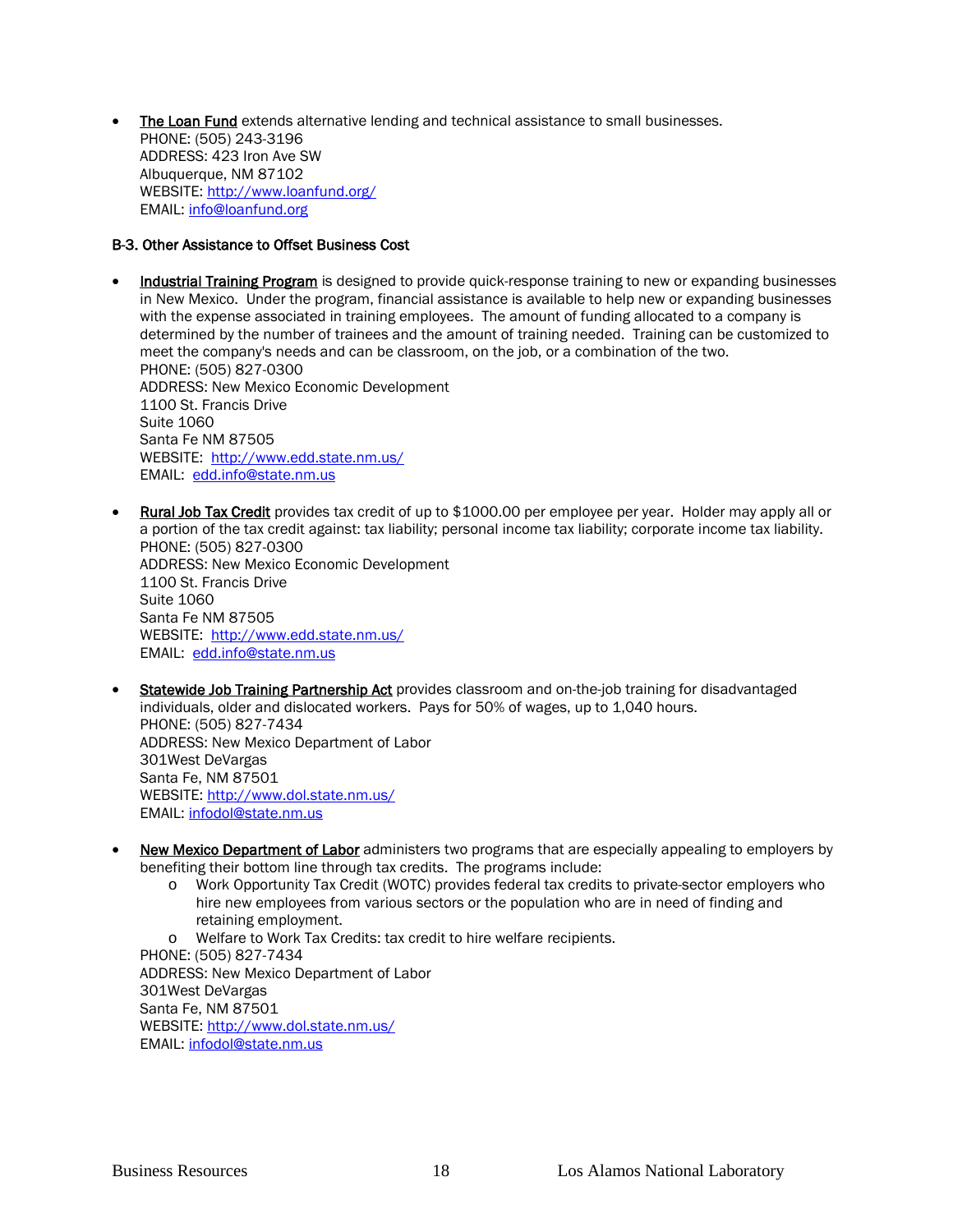Albuquerque Community Foundation is a non-profit, publicly-supported philanthropic institution that manages a pool of charitable funds whose income is used to benefit the Albuquerque community in scholarships to individuals and grants to nonprofit charitable and educational organizations. PHONE: (505) 883-6240 ADDRESS: PO Box 36960 Albuquerque, NM 87176 WEBSITE:<http://www.albuquerquefoundation.org/> EMAIL: [acf@albuquerquefoundation.org](mailto:acf@albuquerquefoundation.org)

#### B-4. Tax Relief

- **Technology Jobs Tax Credit:** Qualified facilities may take a credit equal to 4% of expenditures related to qualified research for land, buildings, equipment, computer software and upgrades, consultants, technical books and manuals, test materials, costs associated with patents, payroll and labor. Credits are not available for investments in property owned by entities with Industrial Revenue Bonds and other investments that have been given a credit under the Investment Credit Act or national laboratories. PHONE: (505) 827-0300 ADDRESS: New Mexico Economic Development 1100 St. Francis Drive Suite 1060 Santa Fe NM 87505 WEBSITE:<http://www.edd.state.nm.us/> EMAIL: [edd.info@state.nm.us](mailto:edd.info@state.nm.us)
- **Investment Tax Credits:** The state provides for a credit equal to 5% of the value of qualified equipment and other property used directly and exclusively in a manufacturing operation. The credit can be applied against compensating or gross receipts tax or withholding tax due. PHONE: (505) 827-0300 ADDRESS: New Mexico Economic Development 1100 St. Francis Drive Suite 1060 Santa Fe NM 87505 WEBSITE:<http://www.edd.state.nm.us/> EMAIL: [edd.info@state.nm.us](mailto:edd.info@state.nm.us)
- Rural Job Tax Credit: Eligible employers may earn a credit for each qualifying job created after July 1, 2000. The credit may be applied against the state taxes due on the CRS return excluding local option gross receipts taxes or against personal or corporate income tax. PHONE: (505) 827-0300 ADDRESS: New Mexico Economic Development 1100 St. Francis Drive Suite 1060 Santa Fe NM 87505 WEBSITE:<http://www.edd.state.nm.us/> EMAIL: [edd.info@state.nm.us](mailto:edd.info@state.nm.us)

#### B-5. Assistance for Minority Businesses

**SBA Small Business Loans:** Small Business Administration (SBA) Pre Qualification Program for women and minorities, including Hispanic businesses. PHONE: (505) 346-7909 ADDRESS: Small Business Administration, Albuquerque District Office 625 Silver SW Suite 320 Albuquerque, NM 87102 WEBSITE:<http://www.sba.gov/category/navigation-structure/loans-grants/small-business-loans> EMAIL: [albuquerque.nm@sba.gov](mailto:albuquerque.nm@sba.gov)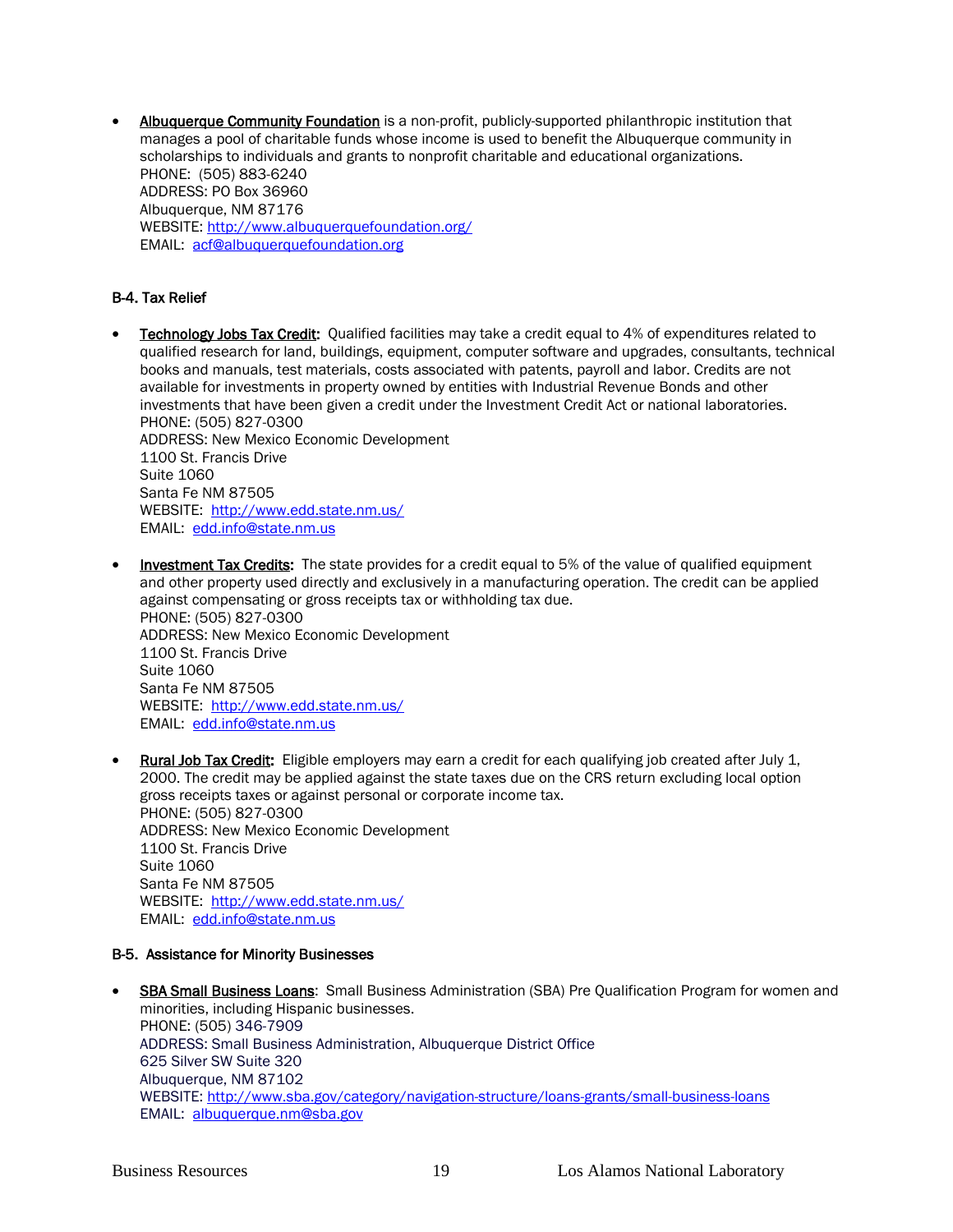- **SBA Section 8(a) Program:** Set asides by the federal government for contracts to small minority businesses, socially and economically disadvantaged individuals. PHONE: (505) 346-7909 ADDRESS: Small Business Administration, Albuquerque District Office 625 Silver SW Suite 320 Albuquerque, NM 87102 WEBSITE:<http://www.sba.gov/content/8a-business-development-0> EMAIL: [albuquerque.nm@sba.gov](mailto:albuquerque.nm@sba.gov)
- NEDA Business Consultants, Inc is New Mexico's Statewide Minority Business Development Center funded by the Minority Business Development Agency (MBDA) of the U.S. Department of Commerce. With offices in Albuquerque, NM, and El Paso, TX, NEDA provides a wide range of services and is available to assist small and minority business owners in achieving their full potential. PHONE: (505) 843-7114 ADDRESS: 718 Central Ave SW Ste 2 Albuquerque, NM 87102 WEBSITE:<http://www.nedainc.net/> EMAIL: [info@nedainc.net](mailto:info@nedainc.net)
- The Bureau of Indian Affairs Direct Loan Program provides loans to eligible Pueblo and individual Indian enterprises which are located on or near Indian reservations. If located near a reservation, the business must make an economic contribution to that reservation. PHONE: (505) 766-3156 ADDRESS: 615 1ST St NW Albuquerque, NM 87102
- The Bureau of Indian Affairs Guaranteed Loan Program provides loans to eligible Pueblo or individual Indian enterprises. BIA requires that applicant have 20% equity in the form of cash or unencumbered assets to be used in the proposed business. PHONE: (505) 766-3156 ADDRESS: 615 1ST St NW Albuquerque, NM 87102
- WESST Corp specializes in start-up assistance for women and minority-owned businesses throughout New Mexico via training, consulting and micro-lending. PHONE: (505) 848-4753 ADDRESS: 414 Silver SW Albuquerque, NM 87102 EMAIL: [wesst@swcp.com](mailto:wesst@swcp.com)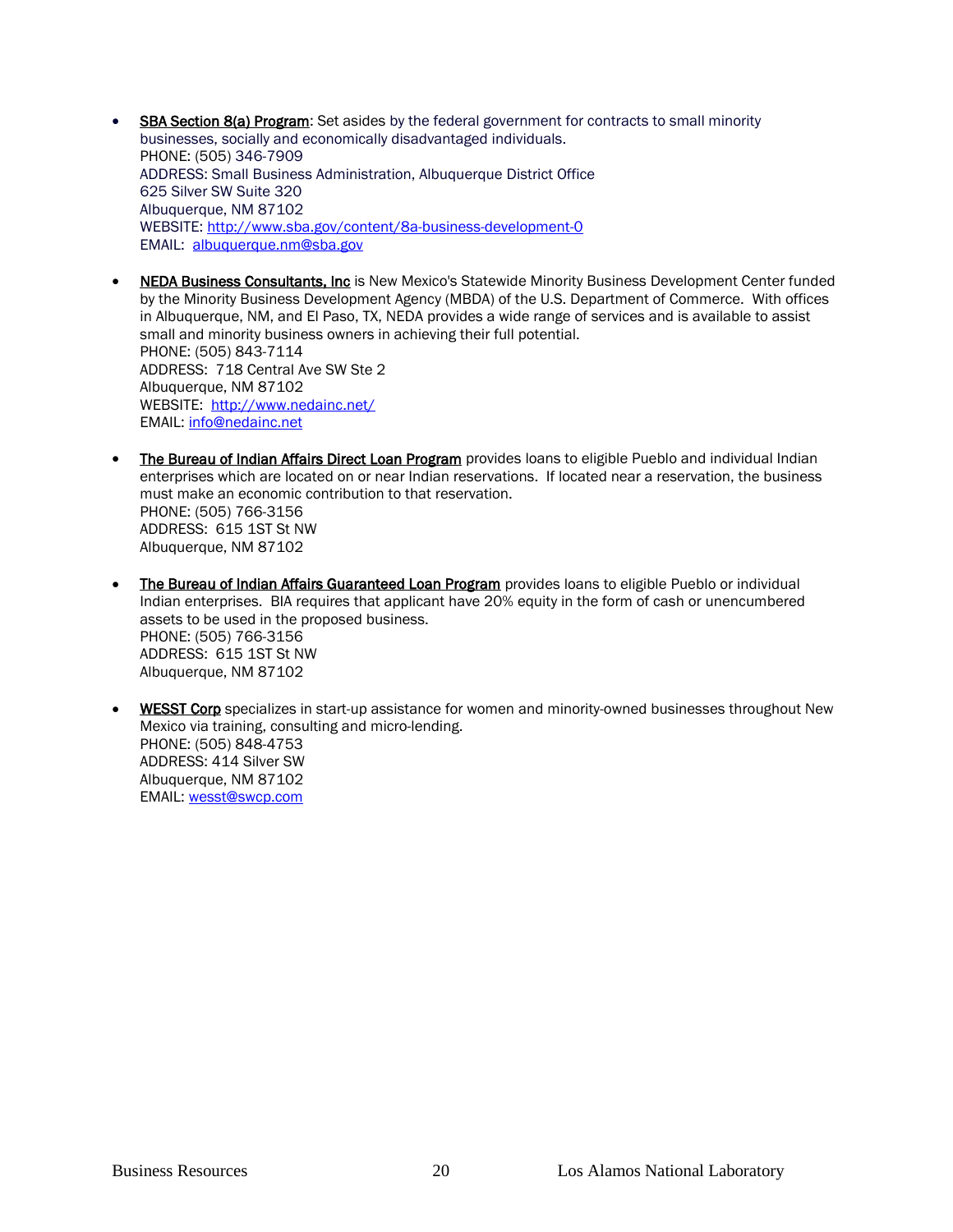# C. MARKETING ASSISTANCE

Albuquerque Independent Business Alliance supports independent businesses directly through programs such as cooperative marketing, networking and branding. AIBA also supports the independent business community indirectly by raising awareness and educating consumers about the economic benefits of shopping at neighborhood businesses. AIBA aims to help consumers understand the impacts of their spending decisions and to encourage them to shop local and independent. PHONE: (505) 400-0816 ADDRESS: 1835 Candelaria NW Albuquerque, NM 87107 WEBSITE: http://keepitquerque.org/

EMAIL: [info@keepitquerque.org](mailto:info@keepitquerque.org)

New Mexico Chapter of the American Marketing Association provides small businesses leading-edge marketing knowledge (specifically for the marketing professional) and is membership driven. PHONE: (505) 888-7AMA ADDRESS: P.O. Box 30504

Albuquerque, NM 87190 WEBSITE: [www.nmama.org](http://www.nmama.org/) EMAIL: [info@nmama.org](mailto:info@nmama.org)

NMEDD Trade Division encourages domestic and foreign businesses to invest and relocate in New Mexico to better access the NAFTA region potential. It assists the private sector in the creation, expansion and retention of export-related jobs while increasing state revenues in collaboration with the Department's other Divisions as well as with other government and community organizations. PHONE: (505) 827-0307 ADDRESS: TRADE Division

1100 St. Francis Drive Santa Fe, NM 87505 WEBSITE: [www.NewMexicoDevelopment.com](http://www.newmexicodevelopment.com/) EMAIL: [trade@edd.state.nm.us](mailto:trade@edd.state.nm.us)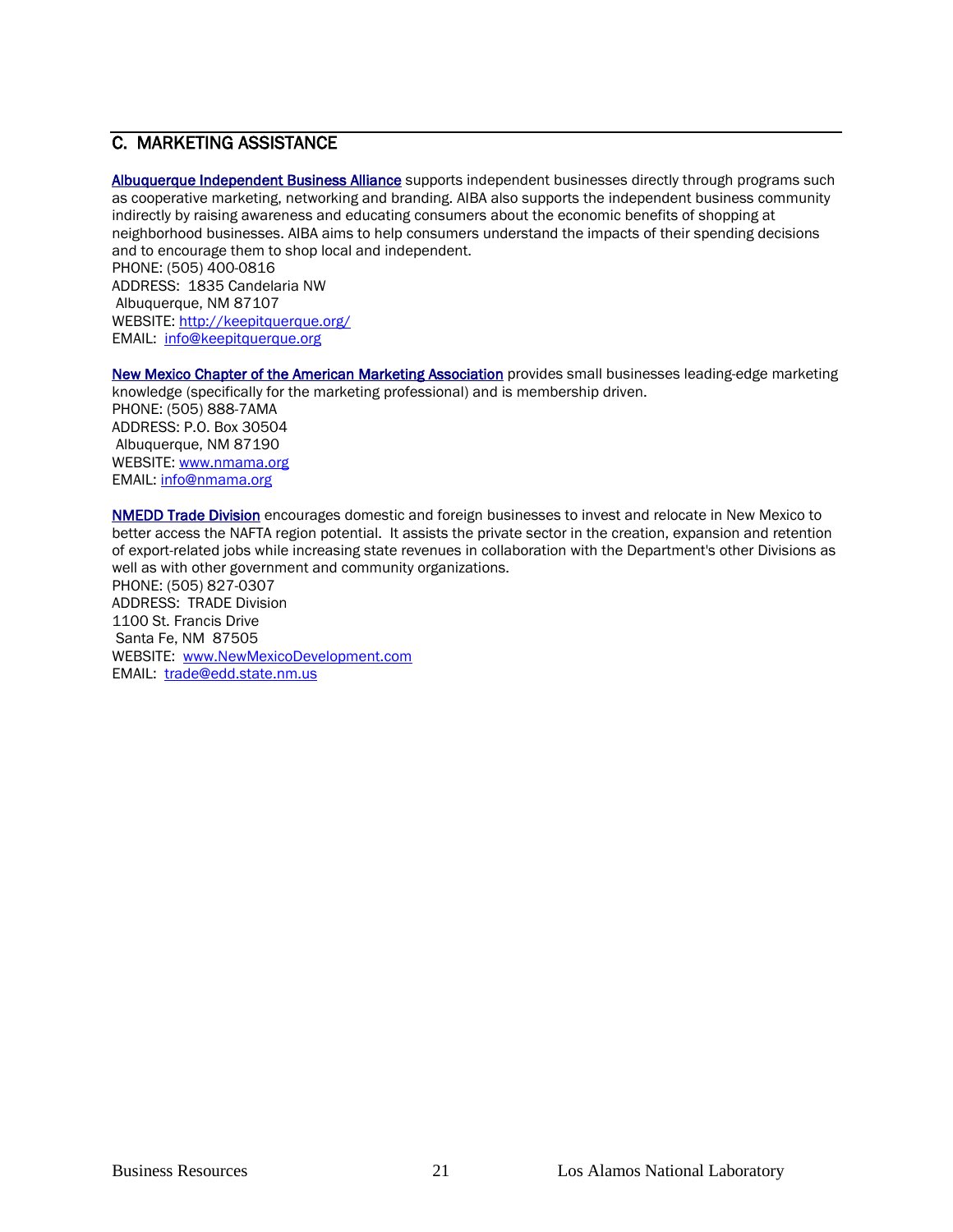#### $\overline{a}$ D. TRAINING AND EDUCATION

Albuquerque Quality Network offers monthly seminars on leadership, strategic planning, marketing, analyses and process management. AQN also offers networking opportunities via membership in its organization. PHONE: (505) 872-0164 WEBSITE: [www.aqnetwork.org](http://www.aqnetwork.org/) EMAIL: [aqn@aqnetwork.org](mailto:aqn@aqnetwork.org)

#### National Association of Women Business Owners (NAWBO) assists small businesses by educational and

networking opportunities. PHONE: (505) 243-1430 ADDRESS: P.O. Box 30887 Albuquerque, NM 87190 WEBSITE: [www.nawbonm.org](http://www.nawbonm.org/) EMAIL: [nawbo-nnm@earthlink.net](mailto:nawbo-nnm@earthlink.net)

Service Corp of Retired Executives (SCORE) New Mexico offers business training seminars and workshops to the local business community on topics such as marketing, finance, importing/exporting and preparing business plans and is a resource partner with the US Small Business Administration. PHONE: (505) 346-6750 ADDRESS: 625 Silver SW Suite 320 Albuquerque, NM 87102 WEBSITE:<http://albuquerque.score.org/chapters/albuquerque-score>

New Mexico Small Business Development Centers (NMSBDC) extend entrepreneurial education and resources links on a wide variety of topics, such as accounting, marketing, business planning, strategic planning and new business start-up, to name a few. PHONE: 1-800-281-7232 ADDRESS: Santa Fe Community College 6401 Richards Avenue Santa Fe, NM 87508 WEBSITE: [www.nmsbdc.org](http://www.nmsbdc.org/)

University of New Mexico Anderson Schools of Management offers assistance to technology businesses in matters such as assessment/forecasting, description, mapping, commercialization, management and expeditionary marketing studies. PHONE: (505) 277-6471 ADDRESS: 1924 Las Lomas NE Albuquerque, NM 87131 WEBSITE:<http://www.mgt.unm.edu/> EMAIL: [friends@mgt.unm.edu](mailto:friends@mgt.unm.edu)

**Quality New Mexico**, through partnerships, workshops, events, and assessments provides valuable education and feedback on quality concepts to New Mexico organizations. PHONE: (505) 944-2001 ADDRESS: 500 4th St. NW Suite 215 Albuquerque, NM 87102 WEBSITE: [www.qualitynewmexico.org](http://www.qualitynewmexico.org/) EMAIL: [QNM@quality-newmexico.org](mailto:QNM@quality-newmexico.org)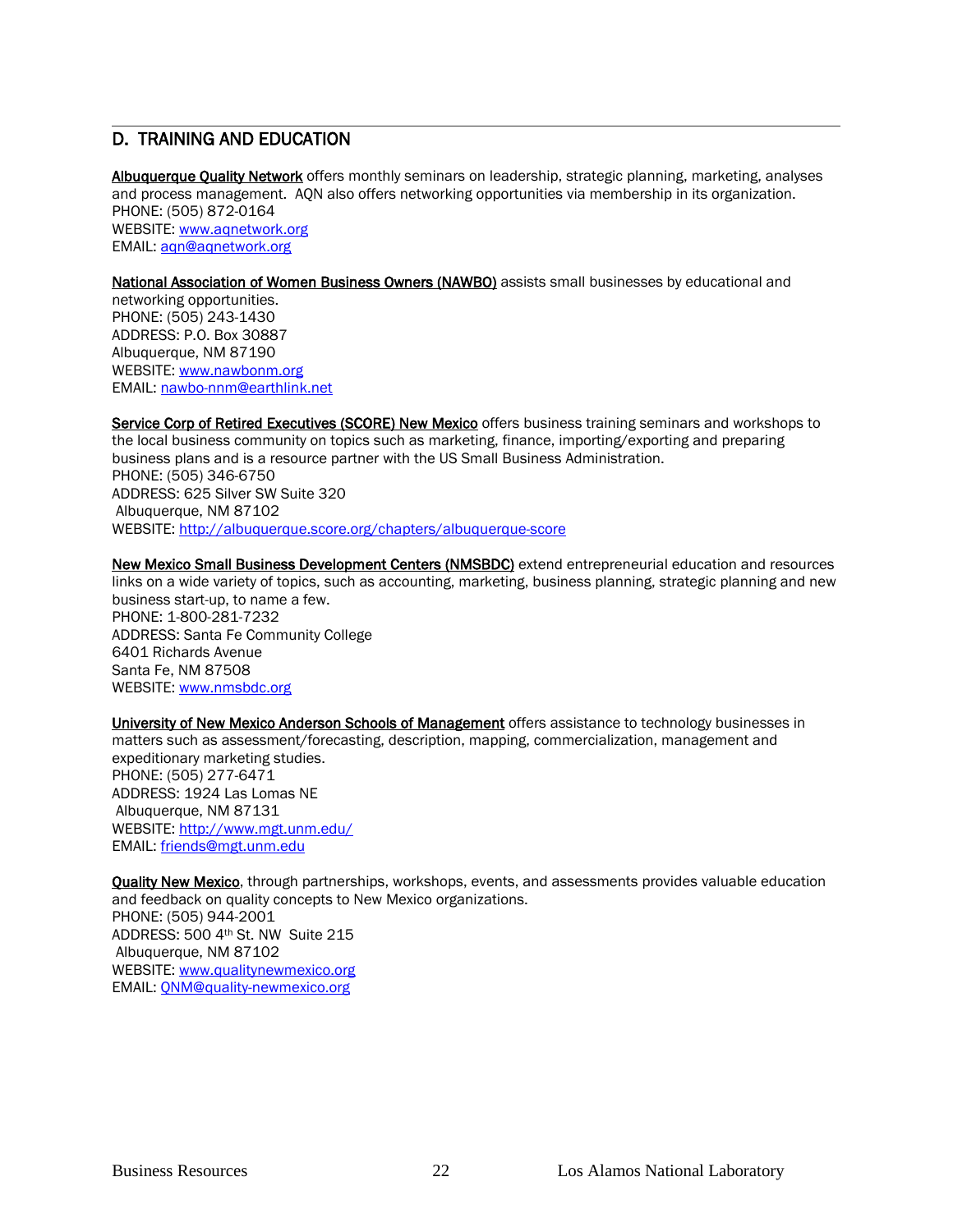# E. GOVERNMENT RESOURCES

#### E-1. Procurement Assistance

New Mexico Procurement Assistance Program offers procurement assistance to local businesses through a network of bid resource centers that are located at specific Small Business Development Centers throughout the state of New Mexico. This assistance is available to New Mexico owned and operated businesses. PHONE: (505) 827-0423 ADDRESS: 1100 S. St. Francis Dr. P.O. Drawer 26110 Santa Fe, NM 87502 WEBSITE:<http://www.mveda.com/blog/tag/new-mexico-procurement-technical-assistance-program/> EMAIL: [william.hettdobricky@sfcc.edu](mailto:william.hettdobricky@sfcc.edu)

#### E-2. Involvement in the Political Process

Association of Commerce and Industry (ACI): ACI provides opportunities for businesses to access and become involved with the political process. The ACI's mission is to create and foster programs conducive to the orderly growth and economic development of business in New Mexico. The ACI represents business in the state legislature and state governmental agencies and works to protect and improve the state's business environment. ACI provides business input to the congressional delegation on national business issues. PHONE: (505) 842-0644 ADDRESS: P.O. Box 9706 Albuquerque, NM 87119 WEBSITE: [www.aci.nm.org](http://www.aci.nm.org/)

EMAIL: [info@aci-nm.org](mailto:info@aci-nm.org)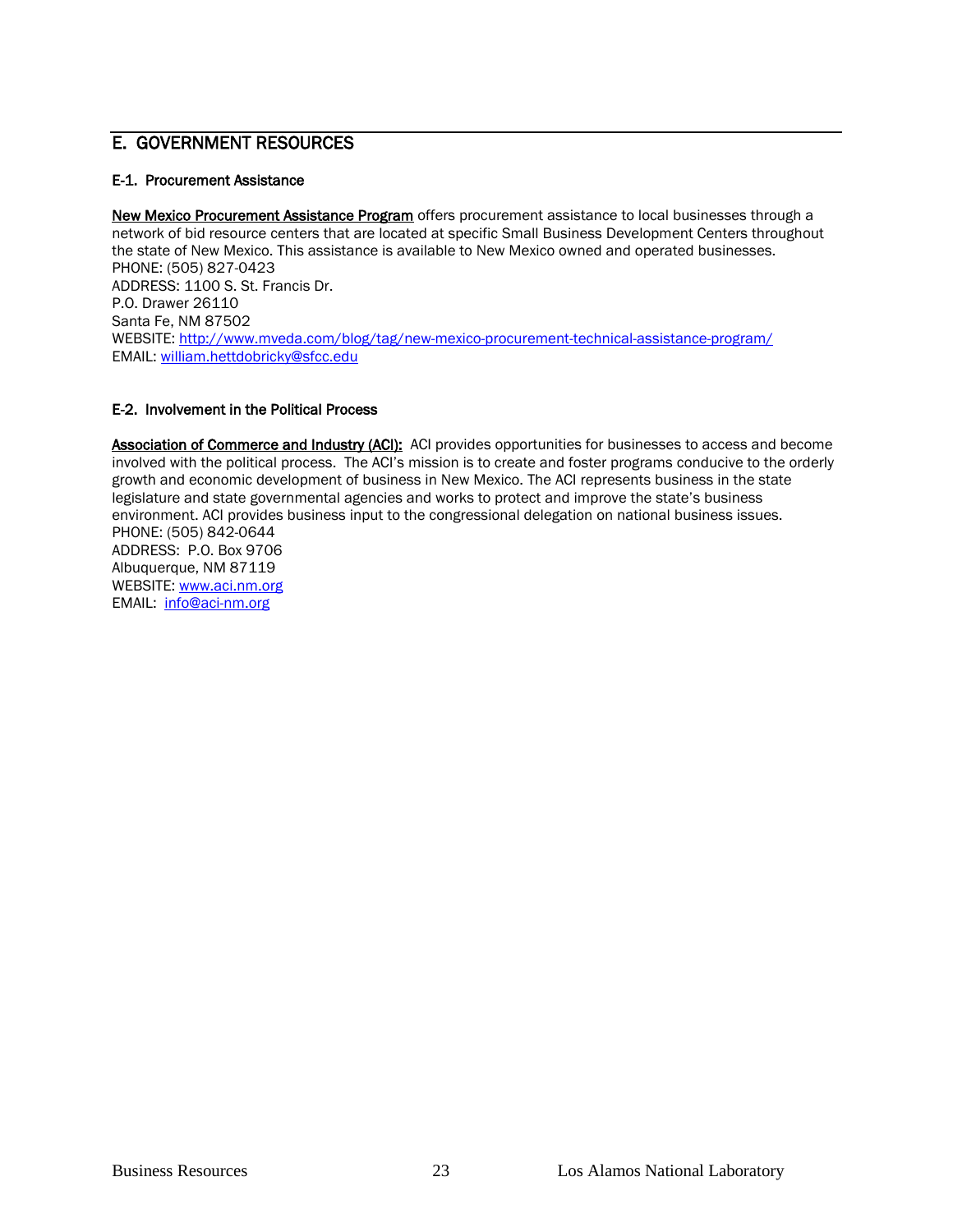# F. TECHNICAL ASSISTANCE

New Mexico Biotechnology and Biomedical Association works to support the bioscience industry via recruitment, marketing and institutional alliances. PHONE: (505) 228-8703 ADDRESS: P.O. Box 80233 Albuquerque, NM 87198 WEBSITE: [www.nmbio.org](http://www.nmbio.org/) EMAIL: [admin@nmbio.org](mailto:admin@nmbio.org)

New Mexico Manufacturing Extension Partnership offers business planning and enterprise development, lean manufacturing and process improvement, ISO9000/14000, technology transfer, commercialization through on-site training/analysis projects to small businesses and thus enables them to be more competitive in the global market. PHONE: 1-800-MEP-4MFG ADDRESS: 4501 Indian School Rd. NE Suite 202 Albuquerque, NM 87110 WEBSITE: [www.newmexicomep.org](http://www.newmexicomep.org/) EMAIL: [info@newmexicomep.org](mailto:info@newmexicomep.org)

Sandia National Laboratories - New Mexico Small Business Assistance Program provides New Mexico small businesses with assistance to help resolve specific technical and business problems. Technical assistance is provided by Sandia staff and staff from other partnerships that have been established. PHONE: (505) 284-9548 WEBSITE:<http://www.sandia.gov/bus-ops/partnerships/sbp/nm-assist/index.html> EMAIL: [mjohns@sandia.gov](mailto:mjohns@sandia.gov)

Space Alliance Technology Outreach Program (SATOP) - Regional Development Corporation assists any USbased small business by providing up to 40 hours of technical or engineering assistance to address a specific business challenge. PHONE: (505) 820-1226 ADDRESS: 428 Sandoval, Suite 201 Santa Fe, NM 87501 WEBSITE: [http://www.spacetechsolutions.com/center\\_NM.asp](http://www.spacetechsolutions.com/center_NM.asp) EMAIL: [info@rdcnm.org](mailto:info@rdcnm.org)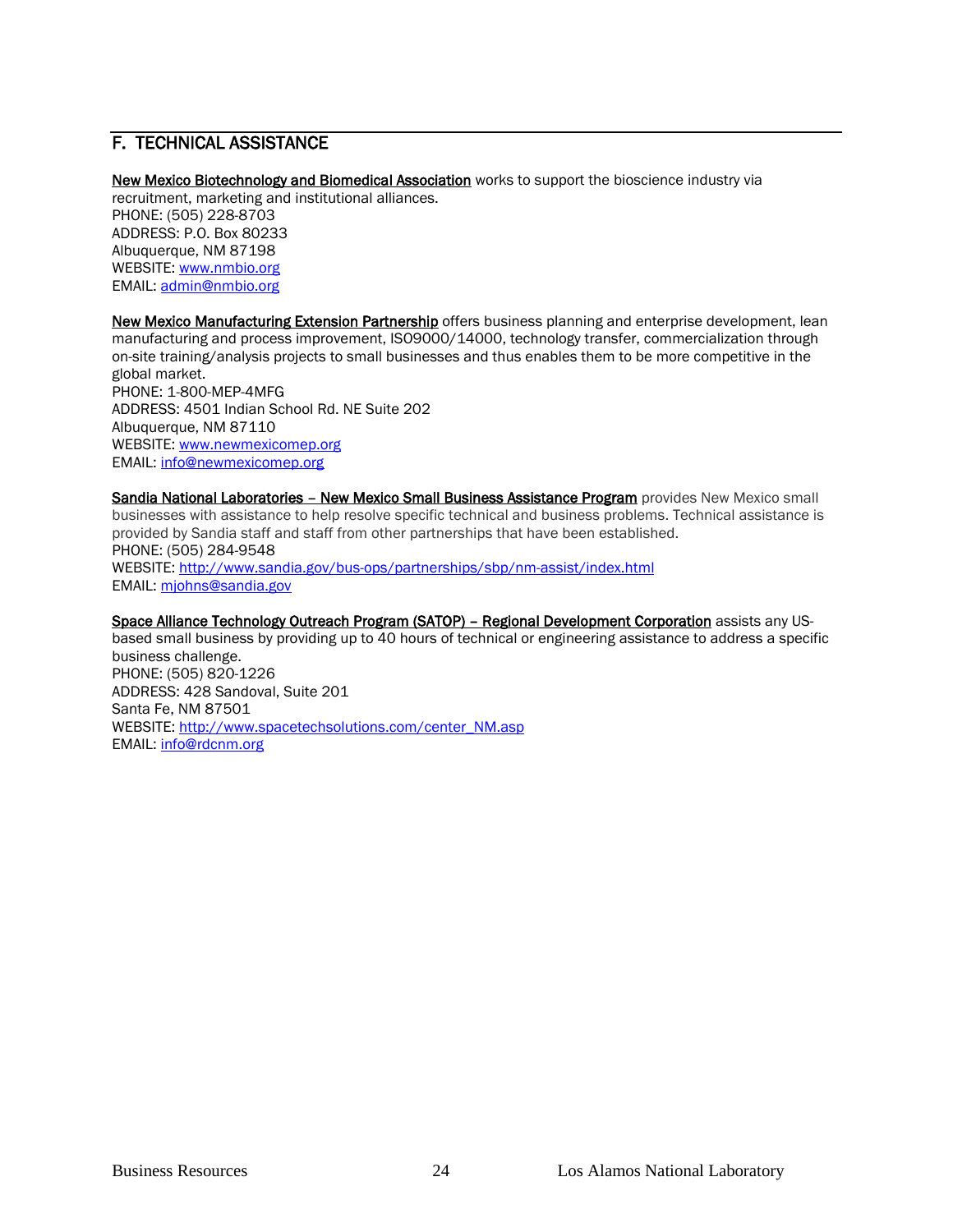# G. ECONOMIC DEVELOPMENT ORGANIZATIONS

City of Albuquerque's Office of Economic Development (OED) supports small businesses by way of providing strategic advice and support. OED is also a clearinghouse of information on small business programs, financing and resources. PHONE: (505) 768-3270 ADDRESS: One Civic Plaza, Room 3047 Albuquerque, NM 87102 WEBSITE:<http://www.cabq.gov/econdev/> EMAIL: [fmondragon@cabq.gov](mailto:fmondragon@cabq.gov)

Los Alamos Commerce and Development Corporation is a not-for-profit corporation that serves Los Alamos and Northern New Mexico. Our activities are focused on providing assistance to small businesses as well as on improving economic outcomes in our region. PHONE: (505) 662-0001 ADDRESS: P.O. Box 715 Los Alamos, NM 87544 WEBSITE:<http://www.losalamos.org/lacdc/>

Regional Development Corporation (RDC) assists New Mexico communities and industry in managing their economic development projects and initiatives. PHONE: (505) 820-1226 ADDRESS: 1010 Marquez Place, Suite A Santa Fe, NM 87505 WEBSITE: [www.rdcnm.org](http://www.rdcnm.org/) EMAIL: [info@rdcnm.org](mailto:info@rdcnm.org)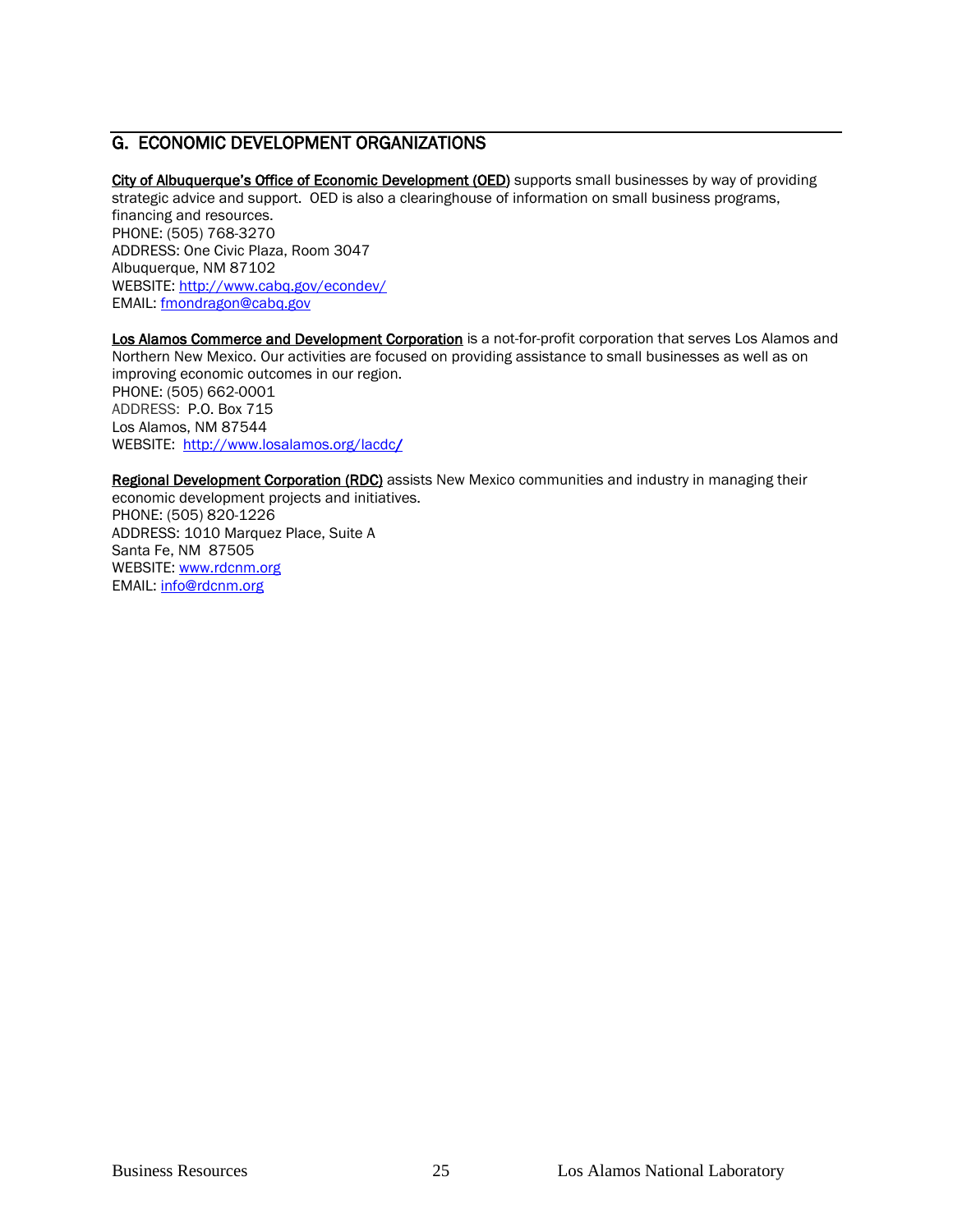### H. NATIVE AMERICAN ASSISTANCE

#### H-1. Small Disadvantaged Business Programs Specifically for Native American Firms

A small business that must be at least 51% owned and controlled by a socially and economically disadvantaged individual or individuals. African Americans, Hispanic Americans, Asian Pacific Americans, Subcontinent Asian Americans, and Native Americans are presumed to qualify. Other individuals can qualify if they show by a "preponderance of the evidence" that they are disadvantaged. All individuals must have a net worth of less than \$750,000, excluding the equity of the business and primary residence. Successful applicants must also meet applicable size standards for small businesses in their industry. Below, TABLE 1 lists programs specific to Native American firms.

#### TABLE 1: SDB Programs Specifically for Native American Firms

| <b>RESOURCE</b>                         | <b>WEBSITE</b>                                         |
|-----------------------------------------|--------------------------------------------------------|
| SBA - Office of Native American Affairs | http://www.sba.gov/naa/                                |
| New Mexico Native American Business     | http://www.nmnabec.org/content.asp?CustComKey=294021&C |
| <b>Enterprise Center</b>                | ategoryKey=295272&pn=Page&DomName=nmnabec.org          |
| Native American Procurement and         | http://www.uida.org/mission.html                       |
| <b>Technical Assistance Center</b>      |                                                        |
| The National Center for American Indian | http://www.ncaied.org/                                 |
| <b>Enterprise Development</b>           |                                                        |
| American Indian Business Network (AIBN) | http://www.americanindianbusiness.net/                 |
| Native American Business and Services   | http://nabsdirectory.com/                              |
| Directory                               |                                                        |
| National Congress of American Indians   | http://www.ncai.org/                                   |
| SBA - Office of Native American Affairs | http://www.sba.gov/naa/                                |

#### H-2. Pueblo Governors and Tribal Officials

Native American elected officials oversee the entire operations of their tribal community, which includes business development. Therefore, the following listing will provide all contact information for Native American elected officials throughout the state.

#### PUEBLO GOVERNORS/TRIBAL OFFICIALS

#### SOUTHERN PUEBLOS

PO Box 309 PO Box 70 Acoma, NM 87034<br>
Phone: (505) 552-6604/6605<br>
Phone: (505) 465-2244 Phone: (505) 552-6604/6605<br>
Fax: (505) 552-7204<br>
Fax: (505) 465-1135 Fax: (505) 552-7204

PO Box 1270 PO Box 4339 Fax: (505) 869-4236 Fax: (505) 867-3383

#### PUEBLO OF ACOMA PUEBLO OF COCHITI

#### PUEBLO OF ISLETA **PUEBLO OF SAN FELIPE**

Isleta Pueblo, NM 87022 San Felipe Pueblo, NM 87001 Phone: (505) 869-3111/6333 Phone: (505) 867-3381/3382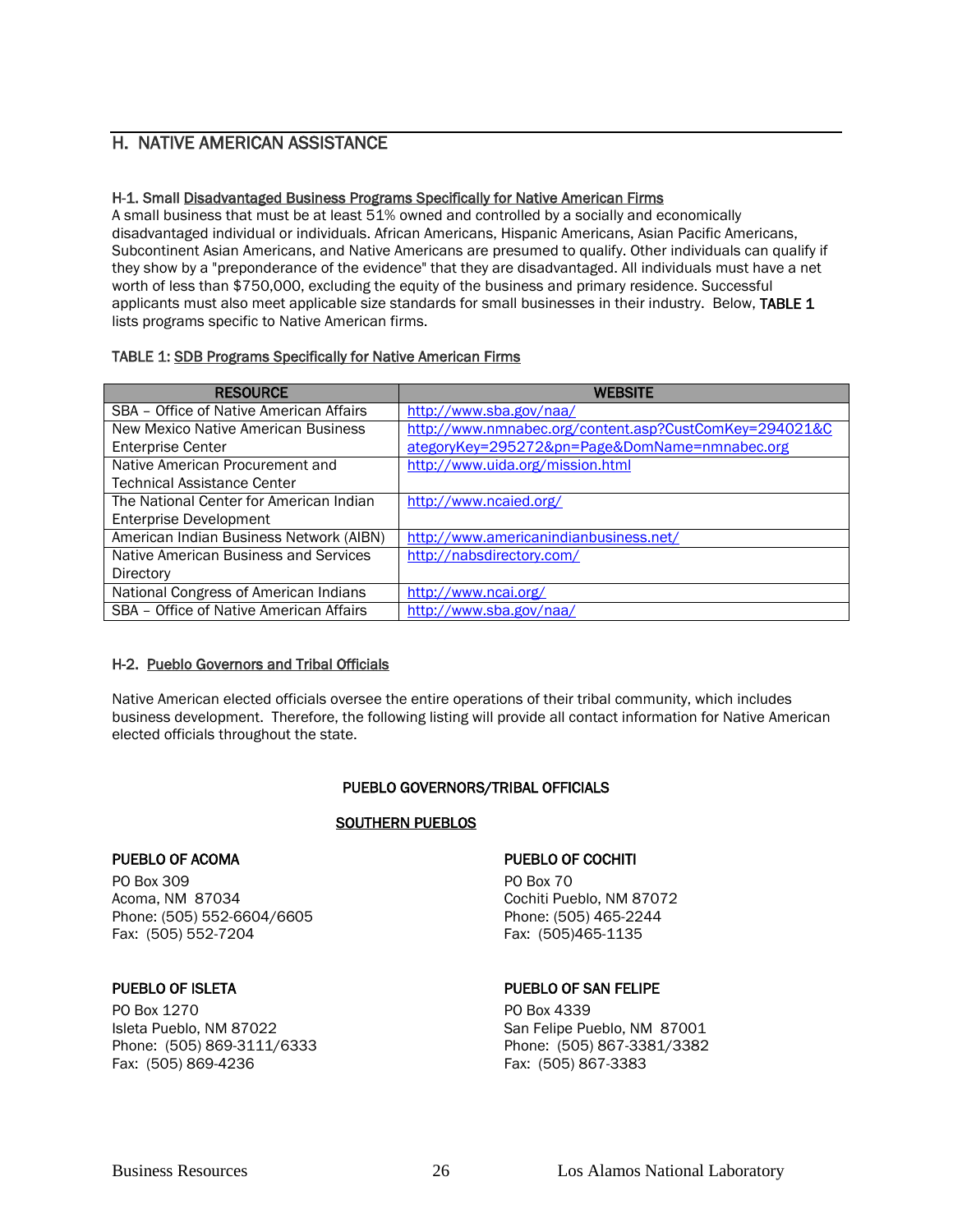2 Dove Road PO Box 99 Phone: (505) 867-3301 Phone: (505) 465-2214 Fax: (505) 867-3395 Fax: (505) 465-2688/-2215

PO Box 100 PO Box 194 Fax: (575) 834-7331 Fax: (505) 552-6941

#### PUEBLO OF SANDIA PUEBLO OF ZIA

481 Sandia Loop 135 Capitol Square Dr. Phone: (505) 867-3317 Phone: (505)867-3304 Fax: (505)867-9235 Fax: (505)867-3308

#### PUEBLO OF ZUNI

Pueblo of Zuni PO Box 339 Zuni, NM 87327 Phone: (505) 782-7022 Fax: (505) 782-2202

#### PUEBLO OF NAMBE PUEBLO OF PICURIS

Route 1, Box 117-BB PO Box 127 Santa Fe, NM 87506 **Penasco, NM 87553** Phone: (505) 455-2036 Phone: (575) 587-2519 Fax: (505) 455-2038 Fax: (575) 587-1071

78 Cities of Gold Road 02 Tunyo Po Santa Fe, NM 87506 Santa Fe, NM 87506 Fax: (505) 455-0174 Fax: (505) 455-7351

PO Box 1099 **PO Box 1099 P. O. Box 580** San Juan Pueblo, NM 87566 Espanola, NM 87532 Phone: (505) 852-4400/4210 Phone: (505) 753-7330/7326 Fax: (505) 852-4820 Fax: (505)753-8988

PO Box 1846 **PO Box 1846** Route 42, Box 360-T Taos, NM 87571 Santa Fe, NM 87506 Phone: (575) 758-9593 Phone: (505)955-7732 Fax: (575) 758-4604 Fax: (505)982-2331

#### PUEBLO OF SANTA ANA PUEBLO OF SANTO DOMINGO

Santa Ana Pueblo, NM 87004 Santo Domingo Pueblo, NM 87052

### PUEBLO OF JEMEZ **PUEBLO OF LAGUNA**

Jemez Pueblo, NM 87024 Laguna Pueblo, NM 87026 Phone: (575) 834-7359 Phone: (505) 552-6654/6655/6598

Bernalillo, NM 87004 **Zia Pueblo, NM 87053-6013** 

#### NORTHERN PUEBLOS

#### PUEBLO OF POJOAQUE PUEBLO OF SAN ILDEFONSO

Phone: (505) 455-3334 Phone: (505) 455-2273

#### OHKAY OWINGEH PUEBLO OF SANTA CLARA

#### PUEBLO OF TAOS PUEBLO OF TESUQUE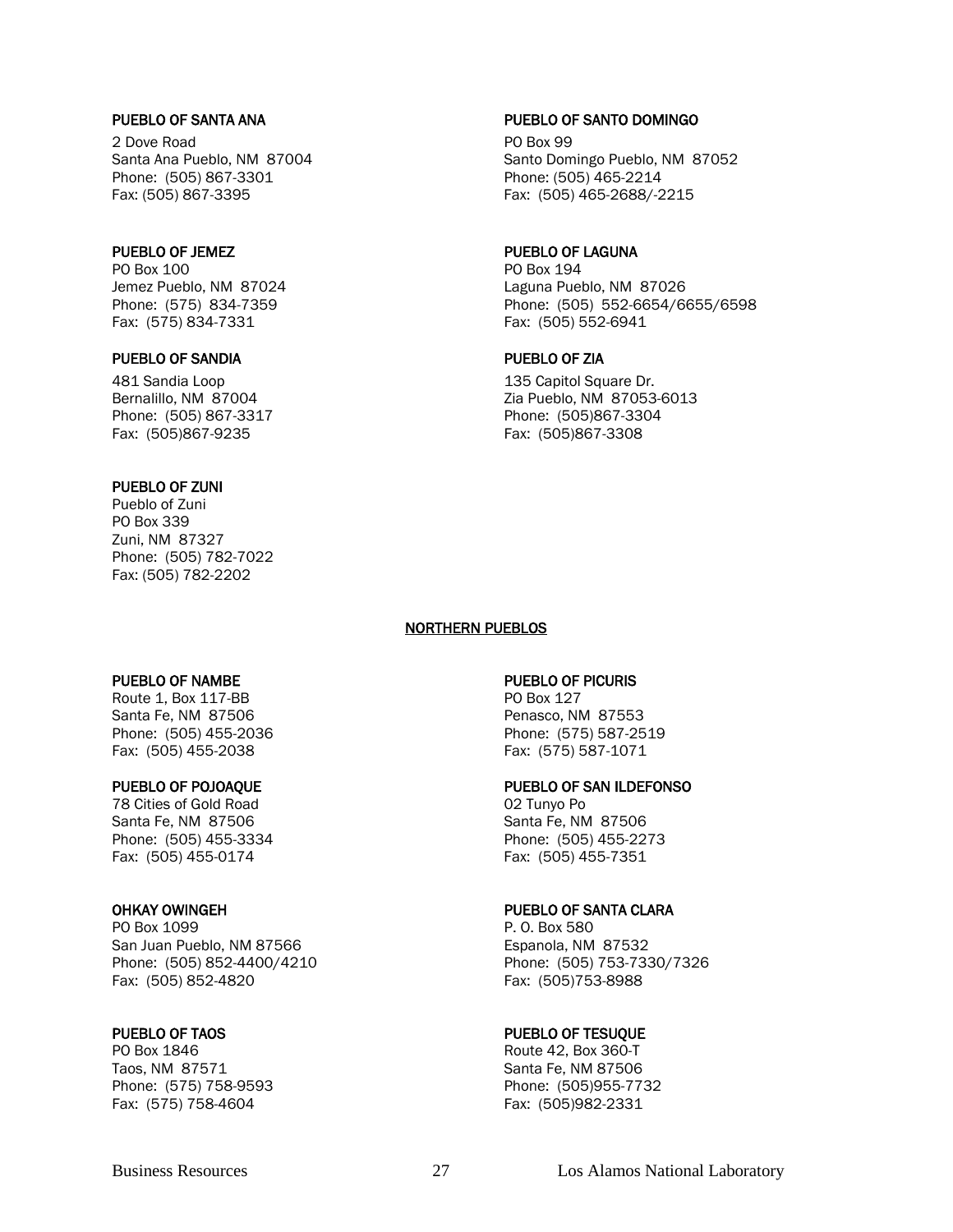#### RESERVATION OFFICIALS

#### JICARILLA APACHE NATION MESCALERO APACHE TRIBE

P.O. Box 507 P.O. Box 227 Dulce, NM 87528 Mescalero, NM 88340 Phone: (575) 759-3242 Phone: (575) 464-4494 Fax: (575) 759-3005 Fax: (575) 464-9191

P.O. Box 9000 P.O. Box 9000 P.O. Box 9000 Device of the Speaker Mindow Rock. AZ 86515 Window Rock, AZ 86515 Phone: (928) 871-6352/6357 Window Rock, AZ 86515 Fax: (928) 871-4025 Phone: (928) 871-7160

#### NAVAJO NATION NAVAJO NATION COUNCIL

Fax: (928)871-7255

#### OTHER TRIBAL OFFICIALS

2401 12<sup>th</sup> Street, NW<br>Albuquerque, NM 87103 1043 Highway 313<br>Bernalillo, NM 87004 Albuquerque, NM 87103

#### ALL INDIAN PUEBLO COUNCIL **FIVE SANDOVAL INDIAN PUEBLOS**

Phone : (505) 881-1992 Phone : (505) 867-3351 Fax: (505) 867-3514

#### EIGHT NORTHERN INDIAN PUEBLOS COUNCIL

P.O. Box 969 San Juan Pueblo, NM 87566 Phone: (505) 747-1593 Fax: (505) 747-1599